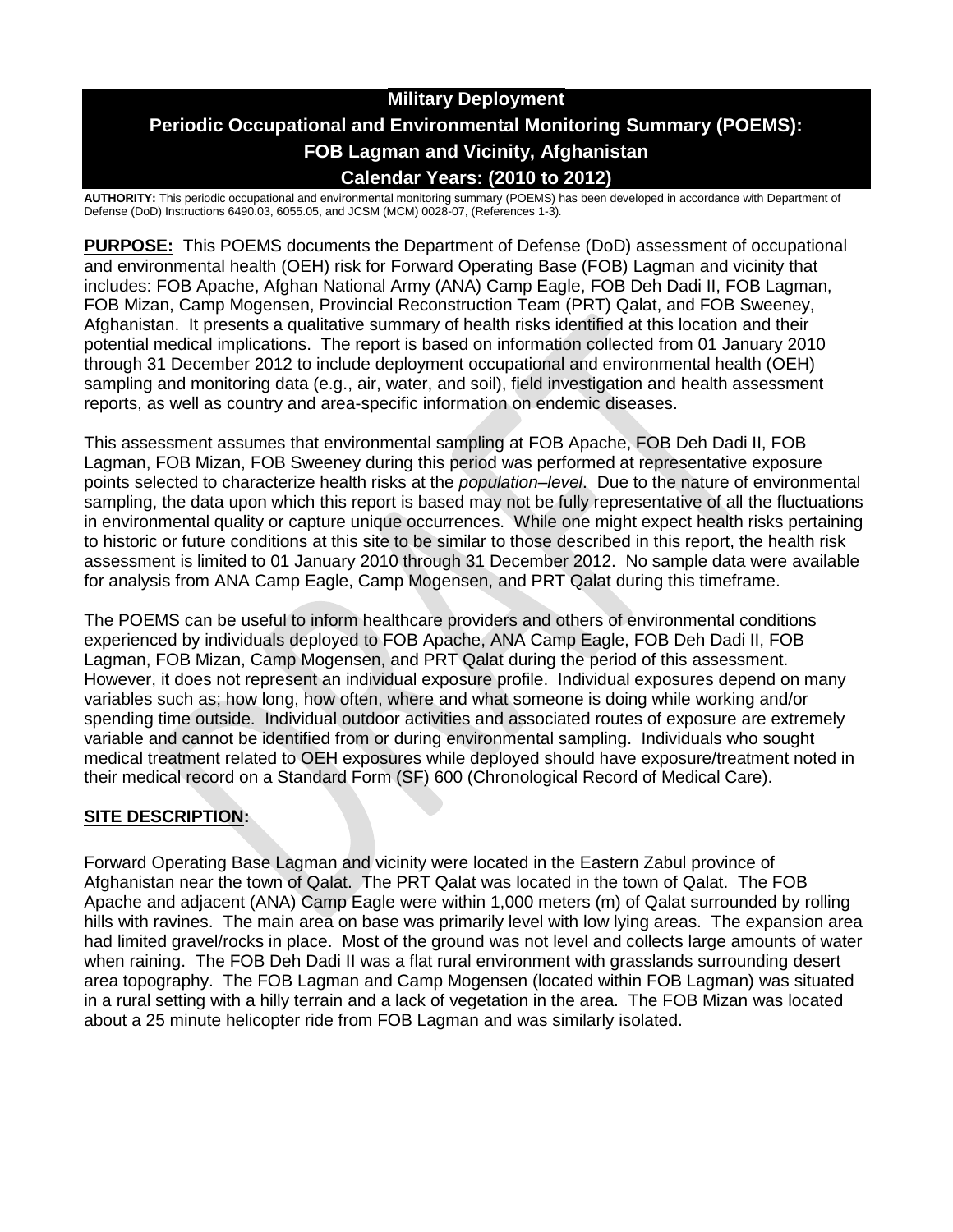**SUMMARY:** Conditions that may pose a Moderate or greater health risk are summarized in Table 1. Table 2 provides population based risk estimates for identified OEH conditions at FOB Lagman and vicinity. As indicated in the detailed sections that follow Table 2, controls established to reduce health risk were factored into this assessment. In some cases, e.g., ambient air, specific controls are noted, but not routinely available/feasible.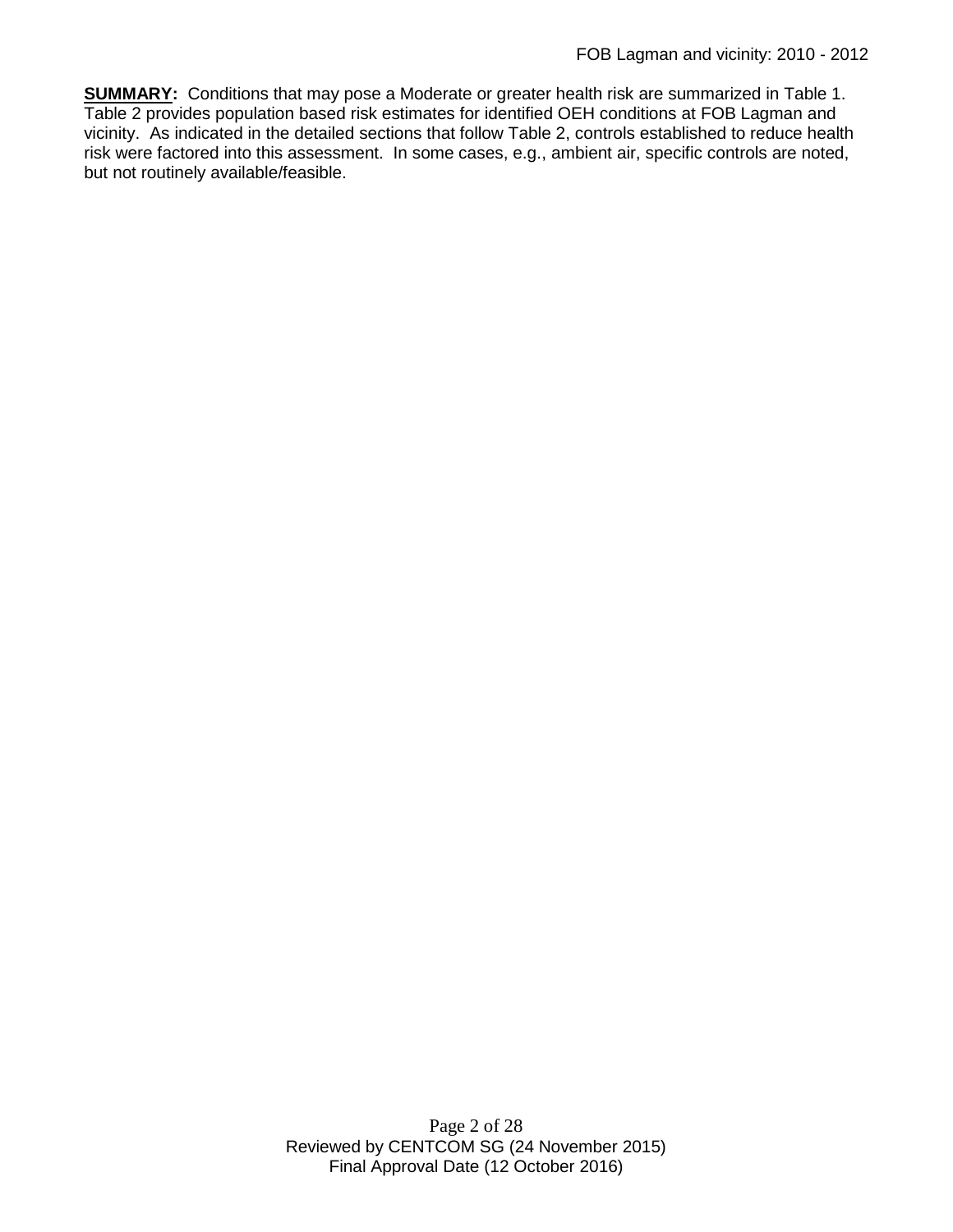### **Table 1: Summary of Occupational and Environmental Conditions with MODERATE or Greater Health Risk**

### *Short-term health risks & medical implications:*

The following hazards may be associated with potential acute health effects in some personnel during deployment at FOB Lagman and vicinity that includes FOB Apache, ANA Camp Eagle, FOB Deh Dadi II, FOB Lagman, FOB Mizan, Camp Mogensen, PRT Qalat, and FOB Sweeney:

Food/waterborne diseases (e.g., bacterial diarrhea, hepatitis A, typhoid/paratyphoid fever, diarrhea-cholera, diarrhea-protozoal, brucellosis, hepatitis E); other endemic diseases (malaria, cutaneous leishmaniasis (acute), Crimean-Congo hemorrhagic fever, sandfly fever, typhus-miteborne, leptospirosis, Tuberculosis (TB), rabies, anthrax, Q fever); heat stress; and cold stress. For food/waterborne diseases (e.g., bacterial diarrhea, hepatitis A, typhoid/paratyphoid fever, diarrhea-cholera, diarrhea-protozoal, brucellosis, hepatitis E), if ingesting local food and water, the health effects can temporarily incapacitate personnel (diarrhea) or result in prolonged illness (hepatitis A, typhoid/paratyphoid fever, brucellosis, hepatitis E). Risks from food/waterborne diseases may have been reduced with preventive medicine controls and mitigation, which includes hepatitis A and typhoid fever vaccinations and only drinking from approved water sources in accordance with standing CENTCOM policy. For other vector-borne endemic diseases (malaria, cutaneous leishmaniasis (acute), Crimean-Congo hemorrhagic fever, sandfly fever, typhus-miteborne), these diseases may constitute a significant risk due to exposure to biting vectors; risk reduced to 'Low' by proper wear of the treated uniform, application of repellent to exposed skin, bed net use, and appropriate chemoprophylaxis, as well as minimizing areas of standing water and other vector-breeding areas. For water contact diseases (leptospirosis) activities involving extensive contact with surface water increase risk. For respiratory diseases (TB), personnel in closequarter conditions could have been at risk for person-to-person spread. Animal contact diseases (rabies, anthrax, Q fever), pose year-round risk. For heat stress, risk can be greater during months of May through September, and greater for susceptible persons including those older than 45, of low fitness level, unacclimatized, or with underlying medical conditions. Risks from heat stress may have been reduced with preventive medicine controls, work-rest cycles, proper hydration and nutrition, and mitigation. For cold stress, the risk of Non-Freezing Cold Injuries (NFCI), such as chilblain, trench foot, and hypothermia, is greater during the months of September through April. Risks from cold stress may have been reduced with protective measures such as use of the buddy system, limiting exposure during cold weather, proper hydration and nutrition, and proper wear of issued protective clothing.

Air quality: For inhalable coarse particulate matter less than 10 micrometers in diameter ( $PM_{10}$ ), the PM<sub>10</sub> overall short-term risk was 'Low'. For inhalable fine particulate matter less than 2.5 micrometers in diameter  $(PM_{2.5})$ , the PM<sub>2.5</sub> overall short-term risk was 'Low'. However, exposures to PM<sub>10</sub> and PM<sub>2.5</sub> may vary, as conditions may vary, and may result in mild to more serious short-term health effects (e.g., eye, nose or throat and lung irritation) in some personnel while at this site, particularly exposures to high levels of dust such as during high winds or dust storms. For  $PM_{10}$  and  $PM_{2.5}$ , certain subgroups of the deployed forces (e.g., those with pre-existing asthma/cardio-pulmonary conditions) are at greatest risk of developing notable health effects. For burn pits, although no data were available to specifically characterize the short-term risk for  $PM_{10}$  and for PM2.5, there were burn pits utilized at or around FOB Lagman, FOB Mizan, and FOB Sweeney – see Section 10.7. For burn pits, exposures may vary, and exposure to high levels of PM<sub>10</sub> and to PM<sub>2.5</sub> in the smoke may also result in mild to more serious short-term health effects (e.g., eye, nose or throat and lung irritation) in some personnel and certain subgroups while at this site. Although most short-term health effects from exposure to particulate matter and burn pit smoke should have resolved post-deployment, providers should be prepared to consider the relationship between deployment exposures and current complaints. Some individuals may have sought treatment for acute respiratory irritation during their time at FOB Lagman and vicinity. Personnel who reported with symptoms or required treatment while at this site should have exposure and treatment noted in medical record (e.g., electronic medical record and/or on a Standard Form (SF) 600 (*Chronological Record of Medical Care*).

### *Long-term health risks & medical implications:*

The following hazards may be associated with potential chronic health effects in some personnel during deployment at FOB Lagman and vicinity:

Air quality: For inhalable fine particulate matter less than 2.5 micrometers in diameter (PM<sub>2.5</sub>), the overall longterm risk was 'Low.' Inhalable coarse particulate matter less than 10 micrometers in diameter (PM $_{10}$ ) was not evaluated for long-term risk due to no available health guidelines. However, the area was a dusty desert

> Page 3 of 28 Reviewed by CENTCOM SG (24 November 2015) Final Approval Date (12 October 2016)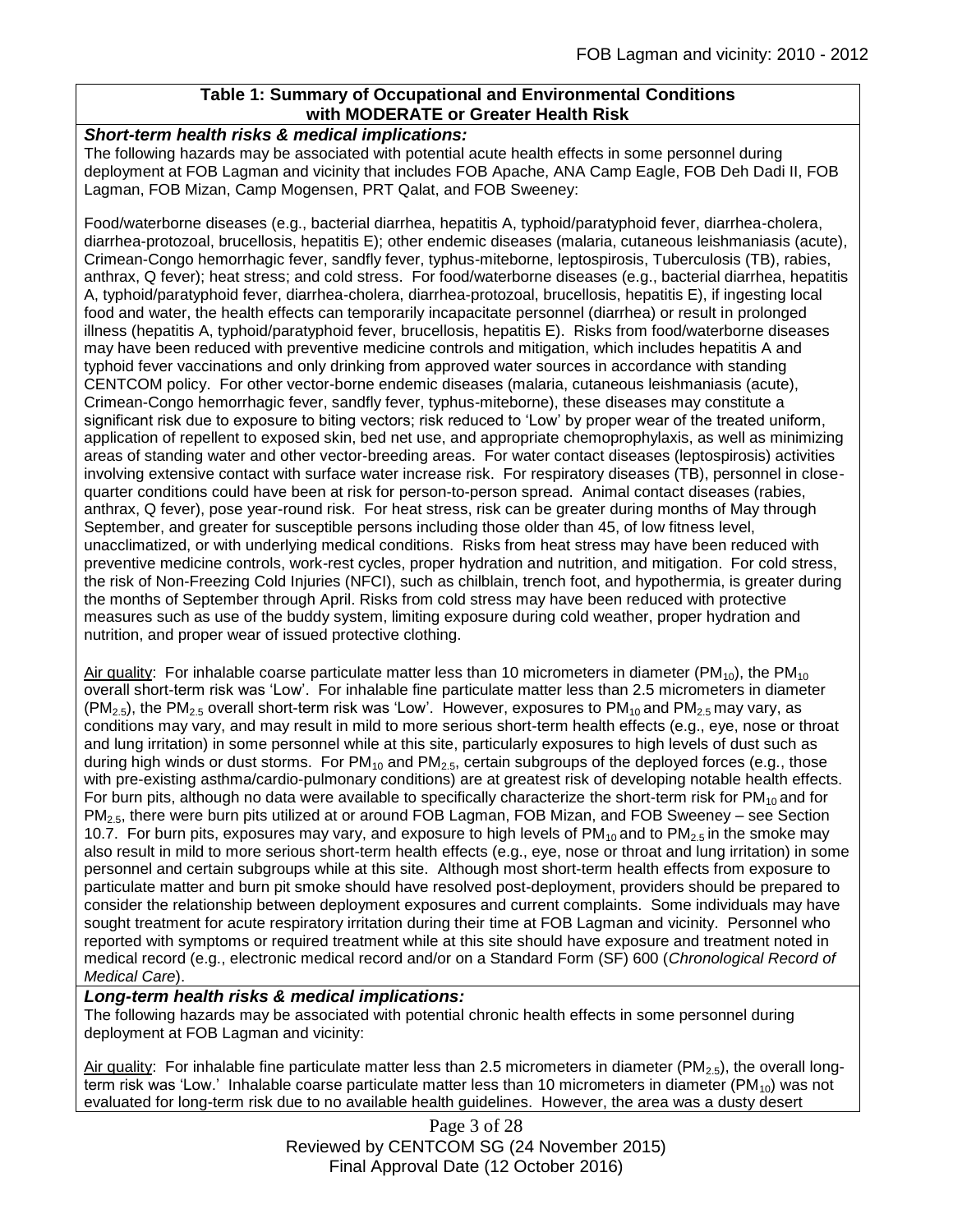environment, and conditions may have varied. In addition, for burn pits, although the long-term risk for  $PM_{10}$ and for PM<sub>2.5</sub> was not evaluated, there were burn pits present at or around FOB Lagman FOB Mizan, and FOB Sweeney, and conditions may have varied – see Section 10.7. For inhalational exposure to high levels of dust, PM10 and PM2.5, such as during high winds or dust storms, and for exposure to burn pit smoke, it is considered possible that some otherwise healthy personnel who were exposed for a long-term period to dust and particulate matter could develop certain health conditions (e.g., reduced lung function, cardiopulmonary disease). Personnel with a history of asthma or cardiopulmonary disease could potentially be more likely to develop such chronic health conditions. While the dust and particulate matter exposures and exposures to burn pits are acknowledged, at this time there were no specific recommended, post-deployment medical surveillance evaluations or treatments. Providers should still consider overall individual health status (e.g., any underlying conditions/susceptibilities) and any potential unique individual exposures (such as burn pits/barrels, incinerators, occupational or specific personal dosimeter data) when assessing individual concerns. Certain individuals may need to be followed/evaluated for specific occupational exposures/injuries (e.g., annual audiograms as part of the medical surveillance for those enrolled in the Hearing Conservation Program; and personnel covered by Respiratory Protection Program and/or Hazardous Waste/Emergency Responders Medical Surveillance).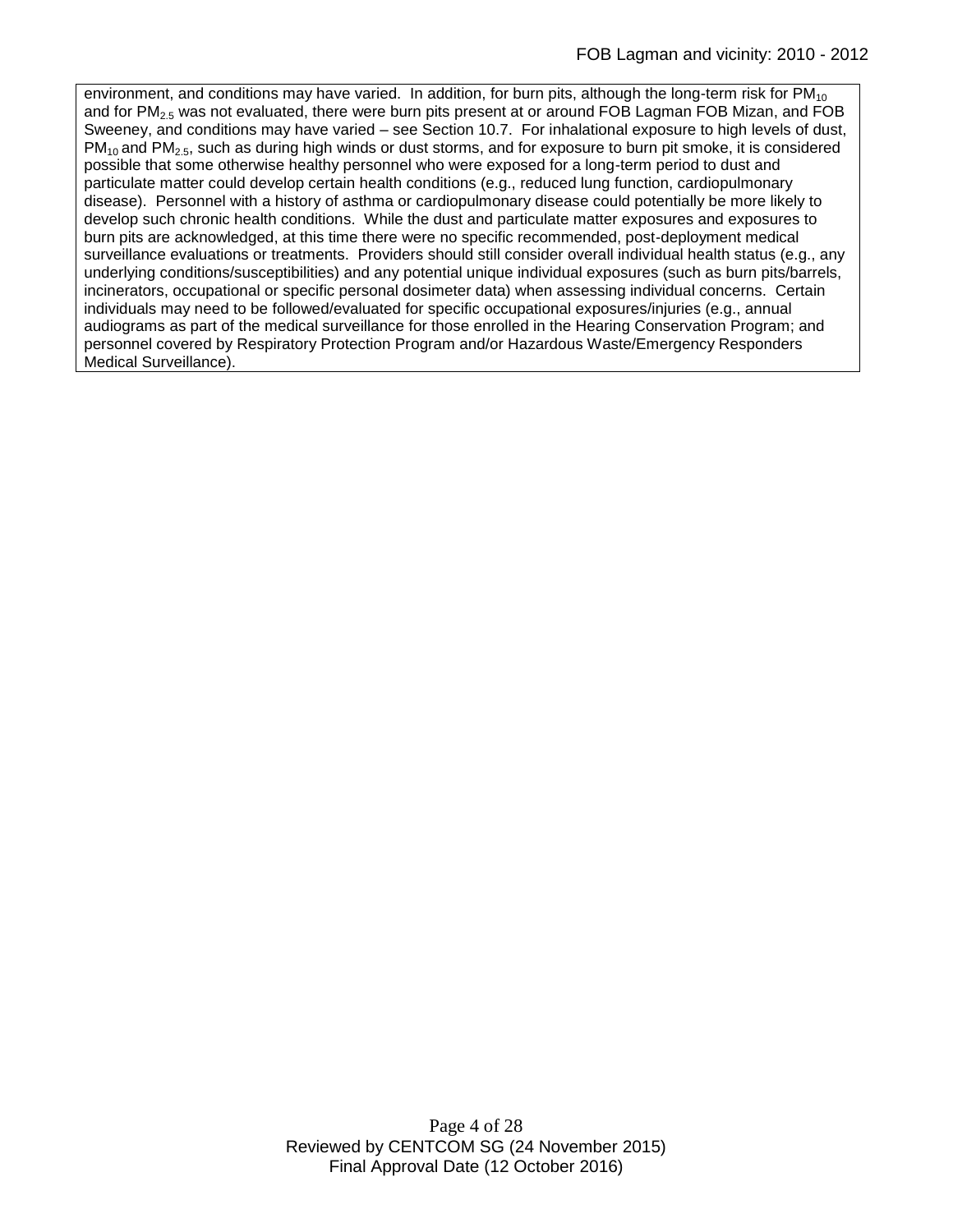|                                                                                 | Table 2. Population-Based Health Risk Estimates - FOB Apache, (ANA) Camp Eagle, FOB Deh Dadi |
|---------------------------------------------------------------------------------|----------------------------------------------------------------------------------------------|
| II, FOB Lagman, FOB Mizan, Camp Mogensen, PRT Qalat FOB Sweeney <sup>1, 2</sup> |                                                                                              |

| Source of<br><b>Identified Health</b><br>Risk <sup>3</sup>               | <b>Unmitigated Health Risk</b><br>Estimate <sup>4</sup>                                                                                                                                                                                                                                                                                                                                          | <b>Control Measures</b><br>Implemented                                                                                                                                   | <b>Residual Health Risk Estimate<sup>4</sup></b>                                                                                                                                                                                                                                                                                |
|--------------------------------------------------------------------------|--------------------------------------------------------------------------------------------------------------------------------------------------------------------------------------------------------------------------------------------------------------------------------------------------------------------------------------------------------------------------------------------------|--------------------------------------------------------------------------------------------------------------------------------------------------------------------------|---------------------------------------------------------------------------------------------------------------------------------------------------------------------------------------------------------------------------------------------------------------------------------------------------------------------------------|
| <b>AIR</b>                                                               |                                                                                                                                                                                                                                                                                                                                                                                                  |                                                                                                                                                                          |                                                                                                                                                                                                                                                                                                                                 |
| Particulate<br>matter less than<br>10 microns in<br>diameter $(PM_{10})$ | Short-term: Low, Daily levels vary,<br>acute health effects (e.g., upper<br>respiratory tract irritation) more<br>pronounced during peak days. More<br>serious effects are possible in<br>susceptible persons (e.g., those with<br>asthma/existing respiratory<br>diseases).                                                                                                                     | Limiting strenuous physical<br>activities when air quality is<br>especially poor; and actions<br>such as closing tent flaps,<br>windows, and doors.                      | Short-term: Low, Daily levels vary,<br>acute health effects (e.g., upper<br>respiratory tract irritation) more<br>pronounced during peak days. More<br>serious effects are possible in<br>susceptible persons (e.g., those with<br>asthma/existing respiratory diseases).                                                       |
|                                                                          | Long-term: No health guidelines                                                                                                                                                                                                                                                                                                                                                                  |                                                                                                                                                                          | Long-term: No health guidelines                                                                                                                                                                                                                                                                                                 |
| Particulate<br>matter less than<br>2.5 microns in<br>diameter $(PM2.5)$  | Short-term: Daily levels vary, A<br>majority of the time mild acute (short<br>term) health effects are anticipated;<br>certain peak levels may produce<br>mild eye, nose, or throat irritation in<br>some personnel and pre-existing<br>health conditions (e.g., asthma, or<br>cardiopulmonary diseases) may be<br>exacerbated.                                                                  | Limiting strenuous physical<br>activities when air quality is<br>especially poor; and actions<br>such as closing tent flaps,<br>windows, and doors.                      | Short-term: Daily levels vary, A<br>majority of the time mild acute (short<br>term) health effects are anticipated;<br>certain peak levels may produce mild<br>eye, nose, or throat irritation in some<br>personnel and pre-existing health<br>conditions (e.g., asthma, or<br>cardiopulmonary diseases) may be<br>exacerbated. |
|                                                                          | Long-term: Low. A small percentage<br>of personnel may be at increased<br>risk for developing chronic<br>conditions. Particularly those more<br>susceptible to acute effects (e.g.,<br>those with asthma/existing<br>respiratory diseases).                                                                                                                                                      |                                                                                                                                                                          | Long-term: Low. A small percentage<br>of personnel may be at increased risk<br>for developing chronic conditions.<br>Particularly those more susceptible to<br>acute effects (e.g., those with<br>asthma/existing respiratory diseases).                                                                                        |
| <b>ENDEMIC</b><br><b>DISEASE</b>                                         |                                                                                                                                                                                                                                                                                                                                                                                                  |                                                                                                                                                                          |                                                                                                                                                                                                                                                                                                                                 |
| Food<br>borne/Waterborne<br>(e.g., diarrhea-<br>bacteriological)         | Short-term: Variable; High (bacterial<br>diarrhea, hepatitis A, typhoid fever)<br>to Moderate (diarrhea-cholera,<br>diarrhea-protozoal, brucellosis,<br>hepatitis E) to Low (polio) if<br>ingesting local food/water, the health<br>effects can temporarily incapacitate<br>personnel (diarrhea) or result in<br>prolonged illness (hepatitis A,<br>typhoid fever, hepatitis E,<br>brucellosis). | Preventive measures include<br>Hepatitis A and Typhoid fever<br>vaccination and consumption<br>of food and water only from<br>approved sources.                          | Short-term: Low to none                                                                                                                                                                                                                                                                                                         |
|                                                                          | Long-term: none identified                                                                                                                                                                                                                                                                                                                                                                       |                                                                                                                                                                          | Long-term: No data available                                                                                                                                                                                                                                                                                                    |
| Arthropod Vector<br>Borne                                                | Short-term: Variable; High for<br>malaria, Moderate for leishmaniasis<br>- cutaneous (acute), Crimean-Congo<br>hemorrhagic fever, sandfly fever,<br>typhus-miteborne; and Low for, the<br>plague and West Nile fever.                                                                                                                                                                            | Preventive measures include<br>proper wear of treated<br>uniform, application of<br>repellent to exposed skin, bed<br>net use, minimizing areas of<br>standing water and | Short-term: Low                                                                                                                                                                                                                                                                                                                 |
|                                                                          | Long-term: Low for Leishmaniasis-<br>visceral infection.                                                                                                                                                                                                                                                                                                                                         | appropriate<br>chemoprophylaxis.                                                                                                                                         | Long-term: No data available                                                                                                                                                                                                                                                                                                    |
| <b>Water-Contact</b><br>(e.g. wading,<br>swimming)                       | Short-term: Moderate for<br>leptospirosis                                                                                                                                                                                                                                                                                                                                                        | Recreational swimming in<br>surface waters not likely in                                                                                                                 | Short-term: Low for leptospirosis.                                                                                                                                                                                                                                                                                              |
|                                                                          | Long-term: No data available                                                                                                                                                                                                                                                                                                                                                                     | this area of Afghanistan<br>during this time period.                                                                                                                     | Long-term: No data available                                                                                                                                                                                                                                                                                                    |
| Respiratory                                                              | Short-term: Variable; Moderate for<br>tuberculosis (TB) to Low for<br>meningococcal meningitis.                                                                                                                                                                                                                                                                                                  | Providing adequate living and<br>work space; medical<br>screening; vaccination.                                                                                          | Short-term: Low                                                                                                                                                                                                                                                                                                                 |

Page 5 of 28 Reviewed by CENTCOM SG (24 November 2015) Final Approval Date (12 October 2016)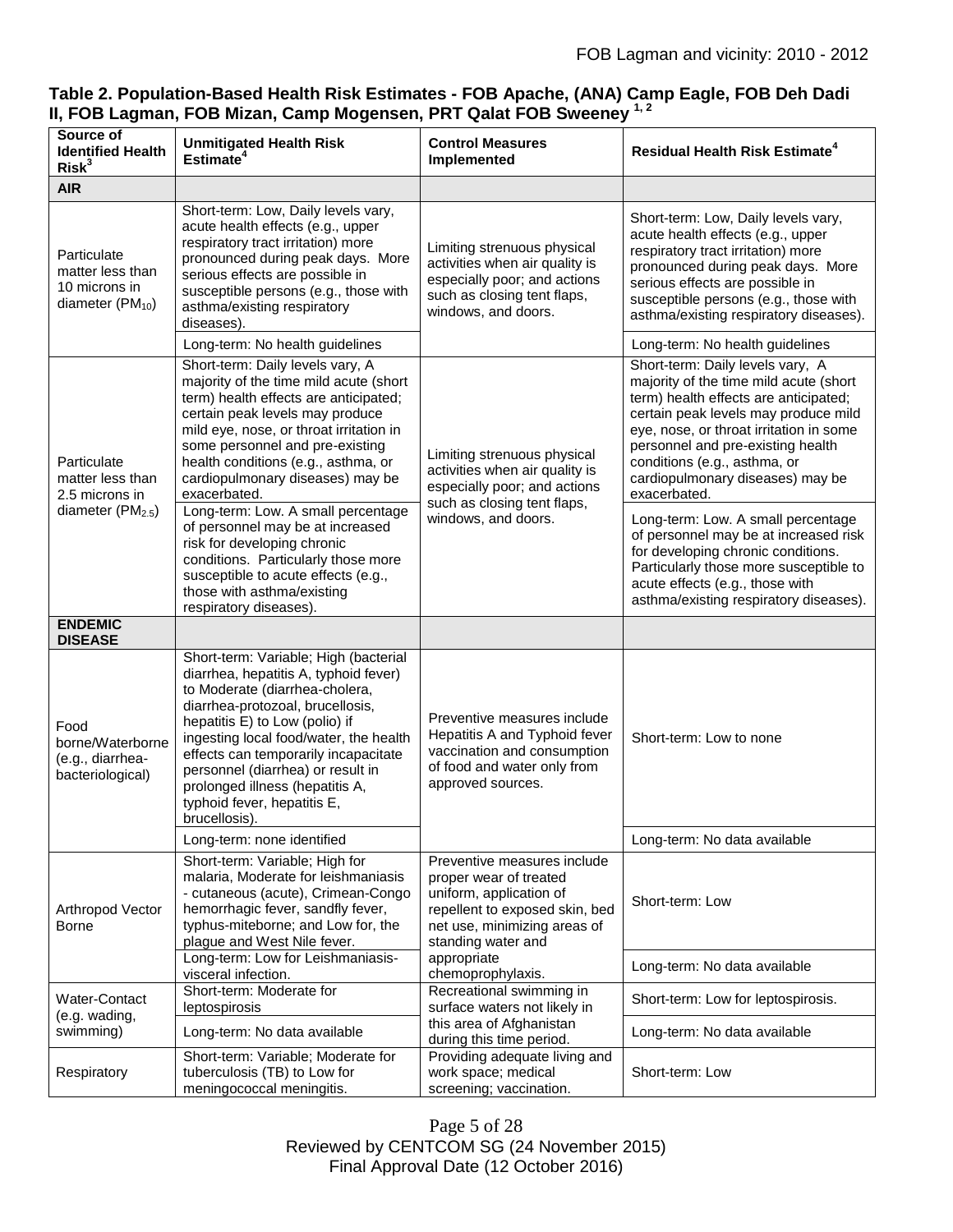| Source of<br><b>Identified Health</b><br>Risk <sup>3</sup> | <b>Unmitigated Health Risk</b><br>Estimate <sup>4</sup>                                                                                                                                                                                                                                                                                                                                                                                                                                                                                                                               | <b>Control Measures</b><br>Implemented                                                                                                                                                                                                         | <b>Residual Health Risk Estimate<sup>4</sup></b>                                                                                                                                                                                                                                                                                                                                                                                                                                                                                                                                              |
|------------------------------------------------------------|---------------------------------------------------------------------------------------------------------------------------------------------------------------------------------------------------------------------------------------------------------------------------------------------------------------------------------------------------------------------------------------------------------------------------------------------------------------------------------------------------------------------------------------------------------------------------------------|------------------------------------------------------------------------------------------------------------------------------------------------------------------------------------------------------------------------------------------------|-----------------------------------------------------------------------------------------------------------------------------------------------------------------------------------------------------------------------------------------------------------------------------------------------------------------------------------------------------------------------------------------------------------------------------------------------------------------------------------------------------------------------------------------------------------------------------------------------|
|                                                            | Long-term: No data available                                                                                                                                                                                                                                                                                                                                                                                                                                                                                                                                                          |                                                                                                                                                                                                                                                | Long-term: No data available                                                                                                                                                                                                                                                                                                                                                                                                                                                                                                                                                                  |
| <b>Animal Contact</b>                                      | Short-term: Variable; Moderate for<br>rabies, anthrax, Q-fever to Low for<br>H5N1 avian influenza.                                                                                                                                                                                                                                                                                                                                                                                                                                                                                    | Prohibiting contact with,<br>adoption, or feeding of feral<br>animals IAW CENTCOM GO<br>1B. Risks are further reduced<br>in the event of assessed<br>contact by prompt post-<br>exposure rabies prophylaxis<br>IAW The CDC's ACIP<br>quidance. | Short-term: No data available                                                                                                                                                                                                                                                                                                                                                                                                                                                                                                                                                                 |
|                                                            | Long-term: Low (Rabies)                                                                                                                                                                                                                                                                                                                                                                                                                                                                                                                                                               |                                                                                                                                                                                                                                                | Long-term: No data available                                                                                                                                                                                                                                                                                                                                                                                                                                                                                                                                                                  |
| <b>VENOMOUS</b><br><b>ANIMAL/</b><br><b>INSECTS</b>        |                                                                                                                                                                                                                                                                                                                                                                                                                                                                                                                                                                                       |                                                                                                                                                                                                                                                |                                                                                                                                                                                                                                                                                                                                                                                                                                                                                                                                                                                               |
| Snakes,<br>scorpions, and<br>spiders                       | Short-term: Low; If encountered,<br>effects of venom vary with species<br>from mild localized swelling (e.g.<br>Latrodectus dahlia) to potentially<br>lethal effects (e.g. Naja oxiana).<br>Long-term: No data available                                                                                                                                                                                                                                                                                                                                                              | Risk reduced by avoiding<br>contact, proper wear of<br>uniform (especially footwear),<br>and proper and timely<br>treatment.                                                                                                                   | Short-term: Low; If encountered,<br>effects of venom vary with species<br>from mild localized swelling (e.g.<br>Latrodectus dahlia) to potentially<br>lethal effects (e.g. Naja oxiana).<br>Long-term: No data available                                                                                                                                                                                                                                                                                                                                                                      |
| <b>HEAT/COLD</b><br><b>STRESS</b>                          |                                                                                                                                                                                                                                                                                                                                                                                                                                                                                                                                                                                       |                                                                                                                                                                                                                                                |                                                                                                                                                                                                                                                                                                                                                                                                                                                                                                                                                                                               |
| Heat                                                       | Short-term: Low to High; The<br>unmitigated risk of heat injury in<br>unacclimatized or susceptible<br>personnel, and those under<br>operational constraints is Extremely<br>High from June - September, High in<br>May, and Low from October - April<br>based on historical temperature<br>data.<br>Long-term: Low, The long-term risk<br>was Low. However, the risk may be<br>greater to certain susceptible<br>persons-those older (i.e., greater<br>than 45 years), in lesser physical<br>shape, or with underlying<br>medical/health conditions.<br>Short-term: The risk of Non- | Work-rest cycles, proper<br>hydration and nutrition, and<br>WBGT monitoring.                                                                                                                                                                   | Short-term: The risk of heat injury<br>was reduced to low. However, the<br>risk may be greater to unacclimatized<br>or susceptible populations (older,<br>previous history of heat injury, poor<br>physical condition, underlying<br>medical/health conditions), and those<br>under operational constraints<br>(equipment, PPE, vehicles).<br>Long-term: Low, The long-term risk is<br>Low. However, the risk may be<br>greater to certain susceptible<br>persons-those older (i.e., greater<br>than 45 years), in lesser physical<br>shape, or with underlying<br>medical/health conditions. |
| Cold                                                       | Freezing Cold Injuries (NFCI), such<br>as chilblain, trench foot, and<br>hypothermia, is Moderate from<br>September - April based on<br>historical temperature and<br>precipitation data.<br>Long-term: Low; Long-term health<br>implications from cold injuries are<br>rare but can occur, especially from<br>more serious injuries such as frost<br>bite.                                                                                                                                                                                                                           | Risks from cold stress<br>reduced with protective<br>measures such as use of the<br>buddy system, limiting<br>exposure during cold<br>weather, proper hydration<br>and nutrition, and proper<br>wear of issued protective<br>clothing.         | Short-term: Low risk of cold<br>stress/injury.<br>Long-term: Low; Long-term health<br>implications from cold injuries are<br>rare but can occur, especially from<br>more serious injuries such as frost<br>bite.                                                                                                                                                                                                                                                                                                                                                                              |
| <b>Unique</b><br>Incidents/<br><b>Concerns</b>             |                                                                                                                                                                                                                                                                                                                                                                                                                                                                                                                                                                                       |                                                                                                                                                                                                                                                |                                                                                                                                                                                                                                                                                                                                                                                                                                                                                                                                                                                               |
| Burn pit                                                   | Short-term: No data available for<br>$PM_{10}$ or $PM_{2.5}$ at burn pits located at<br>FOB Lagman, FOB Mizan and FOB<br>Sweeney. Burn pit exposures may<br>vary, and exposure to high levels of<br>PM <sub>10</sub> and PM <sub>2.5</sub> in the smoke may                                                                                                                                                                                                                                                                                                                           | Control measures may have<br>included locating burn pits<br>downwind of prevailing winds,<br>increased distance from living<br>and working areas when<br>possible, and improved waste<br>Page 6 of 28                                          | Short-term: No data available                                                                                                                                                                                                                                                                                                                                                                                                                                                                                                                                                                 |

Reviewed by CENTCOM SG (24 November 2015) Final Approval Date (12 October 2016)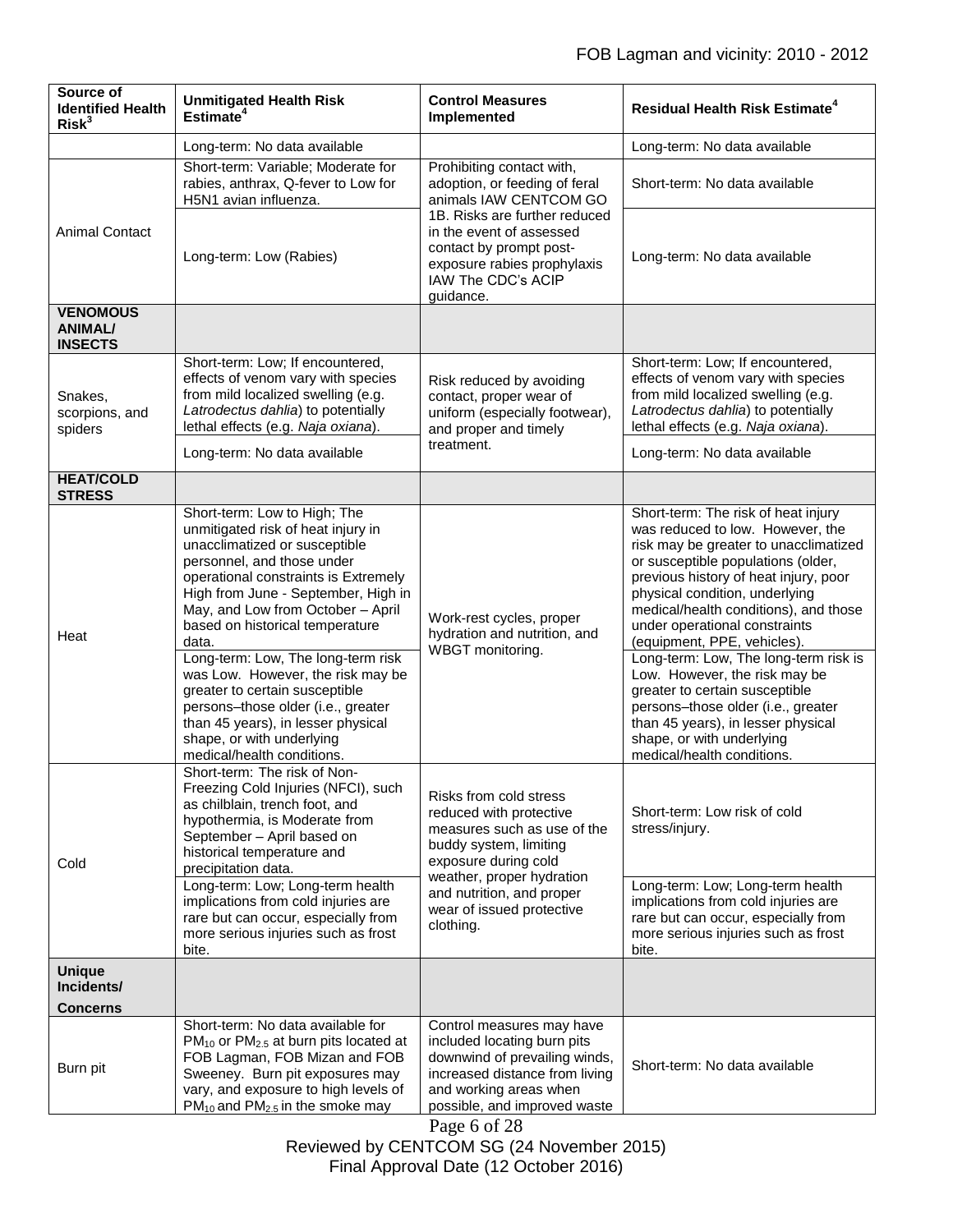| Source of<br><b>Identified Health</b><br>Risk <sup>3</sup> | <b>Unmitigated Health Risk</b><br>Estimate <sup>4</sup>                                                                                                                                                                                                                                                                                                                                                                                                                                                                                                                                                                                 | <b>Control Measures</b><br>Implemented   | <b>Residual Health Risk Estimate<sup>4</sup></b> |
|------------------------------------------------------------|-----------------------------------------------------------------------------------------------------------------------------------------------------------------------------------------------------------------------------------------------------------------------------------------------------------------------------------------------------------------------------------------------------------------------------------------------------------------------------------------------------------------------------------------------------------------------------------------------------------------------------------------|------------------------------------------|--------------------------------------------------|
|                                                            | also result in mild to more serious<br>short-term health effects (e.g., eye,<br>nose or throat and lung irritation) in<br>some personnel and certain<br>subgroups while at this site.                                                                                                                                                                                                                                                                                                                                                                                                                                                   | segregation and management<br>techniques |                                                  |
|                                                            | Long-term: No data available for<br>PM <sub>10</sub> or PM <sub>2.5</sub> at burn pits located at<br>FOB Lagman FOB Mizan, and FOB<br>Sweeney. Burn pit exposures may<br>vary, and exposure to high levels of<br>$PM_{10}$ and PM <sub>2.5</sub> in the smoke may be<br>associated with some otherwise<br>healthy personnel, who were<br>exposed for a long-term period,<br>could develop certain health<br>conditions (e.g., reduced lung<br>function, cardiopulmonary disease).<br>Personnel with a history of asthma<br>or cardiopulmonary disease could<br>potentially be more likely to develop<br>such chronic health conditions. |                                          | Long-term: No data available                     |

<sup>1</sup>This Summary Table provides a qualitative estimate of population-based short- and long-term health risks associated with the occupational environment conditions at FOB Lagman and vicinity. It does not represent an individual exposure profile. Actual individual exposures and health effects depend on many variables. For example, while a chemical may have been present in the environment, if a person did not inhale, ingest, or contact a specific dose of the chemical for adequate duration and frequency, then there may have been no health risk. Alternatively, a person at a specific location may have experienced a unique exposure which could result in a significant individual exposure. Any such person seeking medical care should have their specific exposure documented in an SF600.

 $^2$  This assessment is based on specific environmental sampling data and reports obtained from 01 January 2010 through 31 December 2012. Sampling locations are assumed to be representative of exposure points for the camp population but may not reflect all the fluctuations in environmental quality or capture unique exposure incidents.

<sup>3</sup>This Summary Table is organized by major categories of identified sources of health risk. It only lists those sub-categories specifically identified and addressed at FOB Lagman and vicinity. The health risks are presented as Low, Moderate, High or Extremely High for both acute and chronic health effects. The health risk level is based on an assessment of both the potential severity of the health effects that could be caused and probability of the exposure that would produce such health effects. Details can be obtained from the Army Public Health Center (Provisional) [APHC (Prov)]. Where applicable, "None Identified" is used when though a potential exposure is identified, and no health risks of either a specific acute or chronic health effects are determined. More detailed descriptions of OEH exposures that are evaluated but determined to pose no health risk are discussed in the following sections of this report.

<sup>4</sup><br>Health risks in this Summary Table are based on quantitative surveillance thresholds (e.g., endemic disease rates; host/vector/pathogen surveillance) or screening levels, e.g., Military Exposure Guidelines (MEGs) for chemicals*.* Some previous assessment reports may provide slightly inconsistent health risk estimates because quantitative criteria such as MEGs may have changed since the samples were originally evaluated and/or because this assessment makes use of all historic site data while previous reports may have only been based on a select few samples.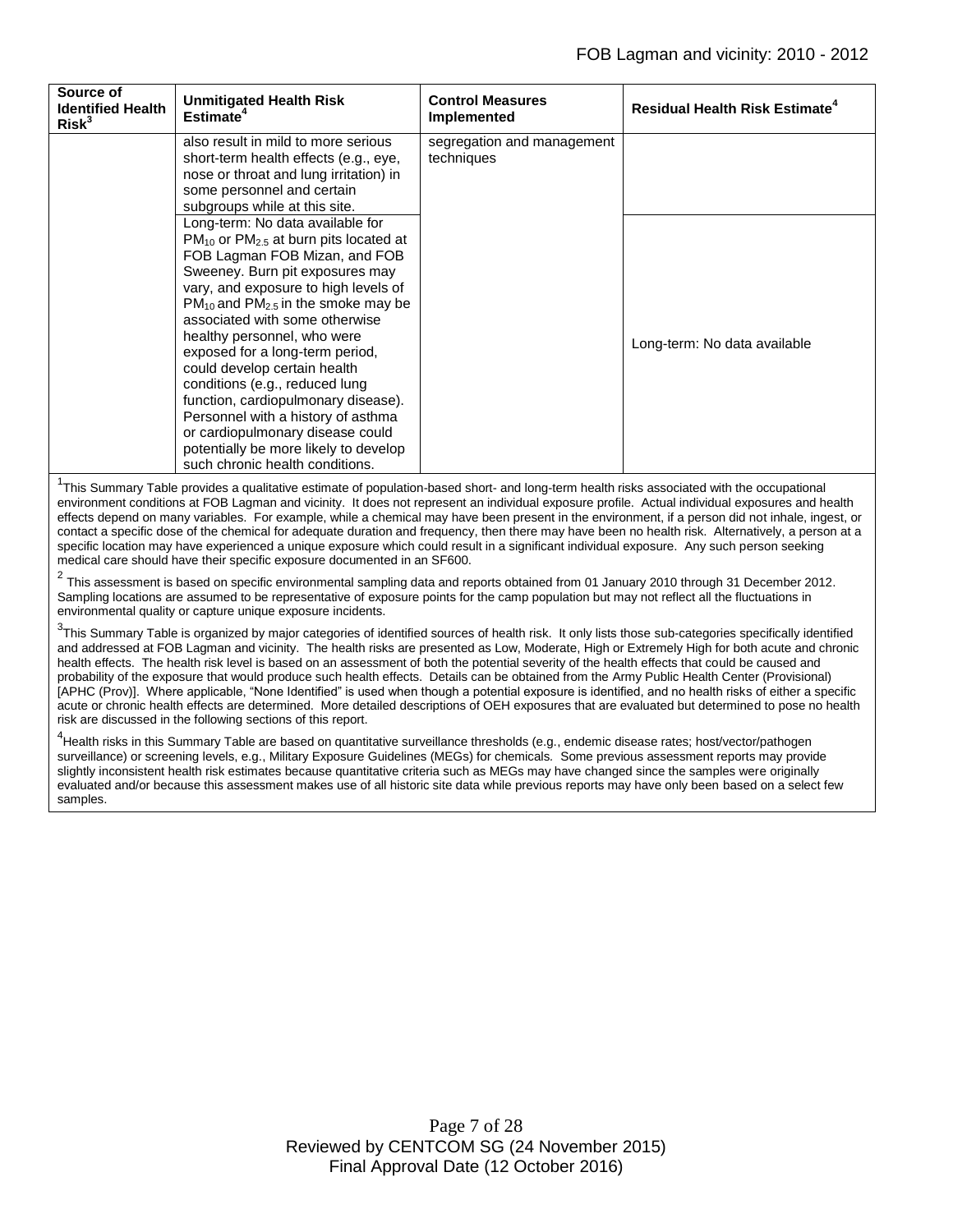## **1 Discussion of Health Risks at FOB Lagman and vicinity by Source**

The following sections provide additional information about the OEH conditions summarized above. All risk assessments were performed using the methodology described in the U.S. Army Public Health Command (USAPHC) Technical Guide 230, *Environmental Health Risk Assessment and Chemical Exposure Guidelines for Deployed Military Personnel* (Reference 4). All OEH risk estimates represent residual risk after accounting for preventive controls in place. Occupational exposures and exposures to endemic diseases are greatly reduced by preventive measures. For environmental exposures related to airborne dust, there are limited preventive measures available, and available measures have little efficacy in reducing exposure to ambient conditions.

## **2 Air**

### 2.1 Site-Specific Sources Identified

FOB Lagman and vicinity were situated in a dusty semi-arid desert environment. Inhalational exposure to high levels of dust and particulate matter, such as during high winds or dust storms, may result in mild to more serious short-term health effects (e.g., eye, nose or throat and lung irritation) in some personnel. Additionally, certain subgroups of the deployed forces (e.g., those with pre-existing asthma/cardio pulmonary conditions) are at greatest risk of developing notable health effects.

### 2.2 Particulate matter

Particulate matter (PM) is a complex mixture of extremely small particles suspended in the air. The PM includes solid particles and liquid droplets emitted directly into the air by sources such as: power plants, motor vehicles, aircraft, generators, construction activities, fires, and natural windblown dust. The PM can include sand, soil, metals, volatile organic compounds (VOC), allergens, and other compounds such as nitrates or sulfates that are formed by condensation or transformation of combustion exhaust. The PM composition and particle size vary considerably depending on the source. Generally, PM of health concern is divided into two fractions:  $PM_{10}$ , which includes coarse particles with a diameter of 10 micrometers or less, and fine particles less than 2.5 micron ( $PM<sub>2.5</sub>$ ), which can reach the deepest regions of the lungs when inhaled. Exposure to excessive PM is linked to a variety of potential health effects.

### 2.3 Particulate matter, less than10 micrometers  $(PM_{10})$

### 2.3.1 Exposure Guidelines:

Short Term (24-hour) PM<sub>10</sub> (micrograms per cubic Long-term PM<sub>10</sub> MEG (µg/m<sup>3</sup>): meter, μg/m<sup>3</sup>):

- Negligible  $MEG = 250$   $\bullet$  Not defined and not available.
- $\bullet$  Marginal MEG = 420
- Critical MEG = 600

2.3.2 Sample data/Notes:

FOB Lagman and vicinity: A total of 19 valid  $PM_{10}$  air samples were collected from 5 March 2010 to 25 July 2012. The range of 24-hour PM<sub>10</sub> concentrations was 38  $\mu$ g/m3 – 257  $\mu$ g/m<sup>3</sup> with an average concentration of 142  $\mu$ g/m<sup>3</sup>.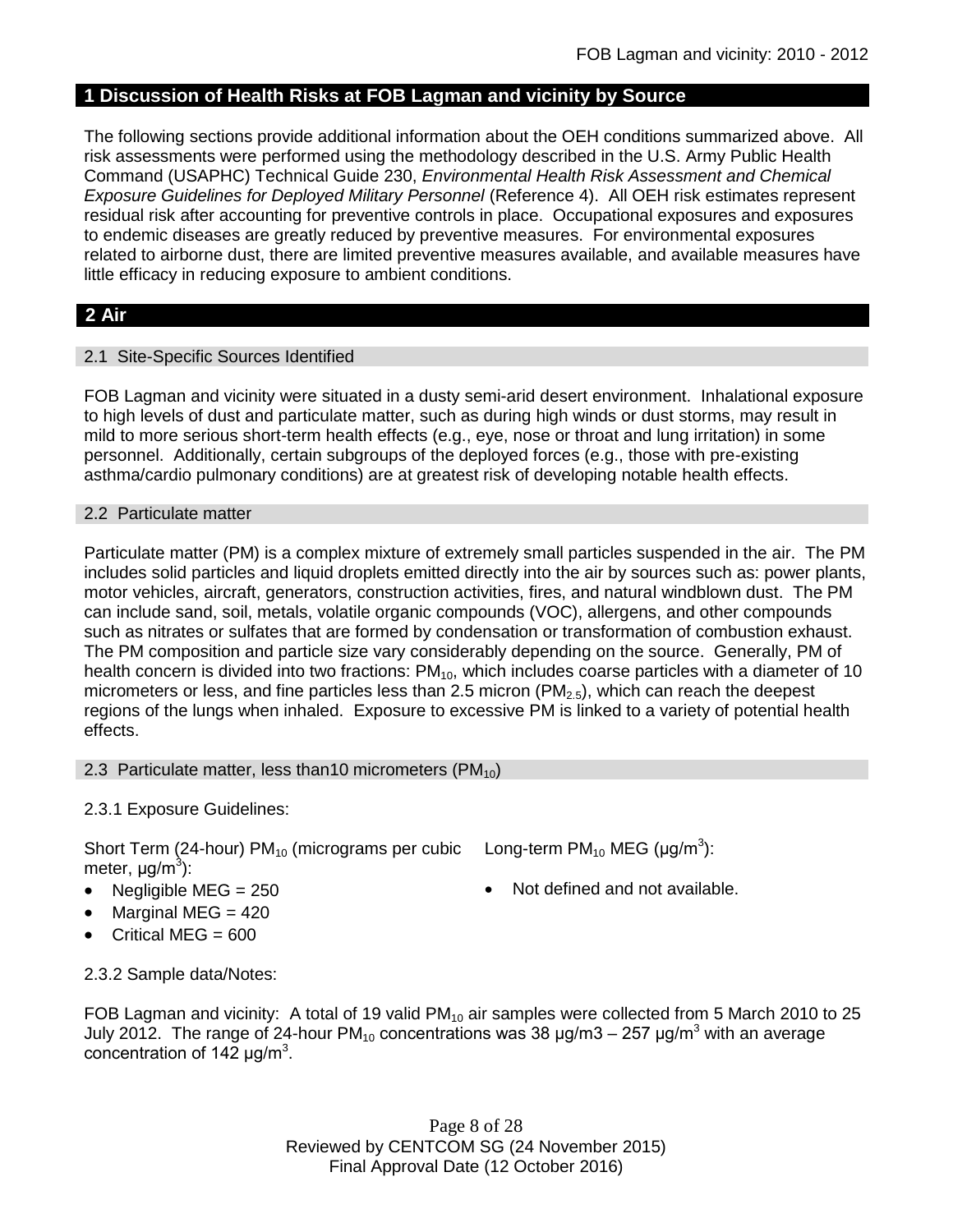2.3.3 Short-term health risks:

Low: The short-term health risk assessment is Low based on peak PM<sub>10</sub> sample concentrations at FOB Lagman and vicinity. A Low health risk assessment is expected to have little or no impact on accomplishing the mission (Reference 4, Table 3-2). Daily average health risk levels for  $PM_{10}$  show no hazard for 84%, low health risk for 16% of the time. Confidence in the short-term  $PM_{10}$  health risk assessment is low (Reference 4, Table 3-6).

For the highest observed  $PM_{10}$  sample concentration, the hazard severity was negligible. During peak exposures above the negligible hazard severity level (250  $\mu$ g/m<sup>3</sup> to 420  $\mu$ g/m<sup>3</sup>), a few personnel may experience notable eye, nose, and throat irritation; most personnel will experience only mild effects. Pre-existing health conditions (e.g., asthma or cardiopulmonary diseases) may be exacerbated (Reference 4, Table 3-10).

2.3.4 Long-term health risk:

**Not Evaluated-no available health guidelines**. The U.S. Environmental Protection Agency (EPA) has retracted its long-term standard (national ambient air quality standards, NAAQS) for  $PM_{10}$  due to an inability to clearly link chronic health effects with chronic  $PM_{10}$  exposure levels.

### 2.4 Particulate Matter, less than 2.5 *micrometers* (PM<sub>2.5</sub>)

2.4.1 Exposure Guidelines:

Short Term (24-hour)  $PM_{2.5}$  ( $\mu$ g/m<sup>3</sup>):

- 
- Marginal MEG =  $250$   $\bullet$  Marginal MEG =  $65$
- Critical MEG  $= 500$

):  $\hspace{1cm}$  Long-term (1year) PM $_{2.5}$  MEGs (µg/m $^3$ ):

- Negligible MEG = 65 Negligible MEG = 15
	-

2.4.2 Sample data/Notes:

FOB Lagman and vicinity: A total of seven valid  $PM<sub>2.5</sub>$  air samples were collected from 5 March 2010 to 14 August 2012. The range of 24-hour PM<sub>2.5</sub> concentrations was 14  $\mu$ g/m<sup>3</sup> – 37  $\mu$ g/m<sup>3</sup> with an average concentration of 21  $\mu$ g/m<sup>3</sup>.

2.4.3 Short-term health risks:

### **None identified based on the available sampling data.**

2.4.4 Long-term health risks:

Low: The long-term health risk assessment is Low for FOB Lagman and vicinity based on average  $PM<sub>2.5</sub>$  concentration, and the likelihood of exposure at this hazard severity level. A Low health risk is expected to have little or no impact on accomplishing the mission (Reference 4, Table 3-2). Confidence in the long-term PM<sub>2.5</sub> health risk assessment is low (Reference 4, Table 3-6).

The hazard severity was negligible (15 to 65 µg/m<sup>3</sup>) at FOB Lagman and vicinity for average PM<sub>2.5</sub> sample concentrations. With repeated exposures above the negligible hazard severity threshold, a few personnel may experience notable eye, nose, and throat irritation; most personnel will experience only mild effects. (Reference 4, Table 3-11).

> Page 9 of 28 Reviewed by CENTCOM SG (24 November 2015) Final Approval Date (12 October 2016)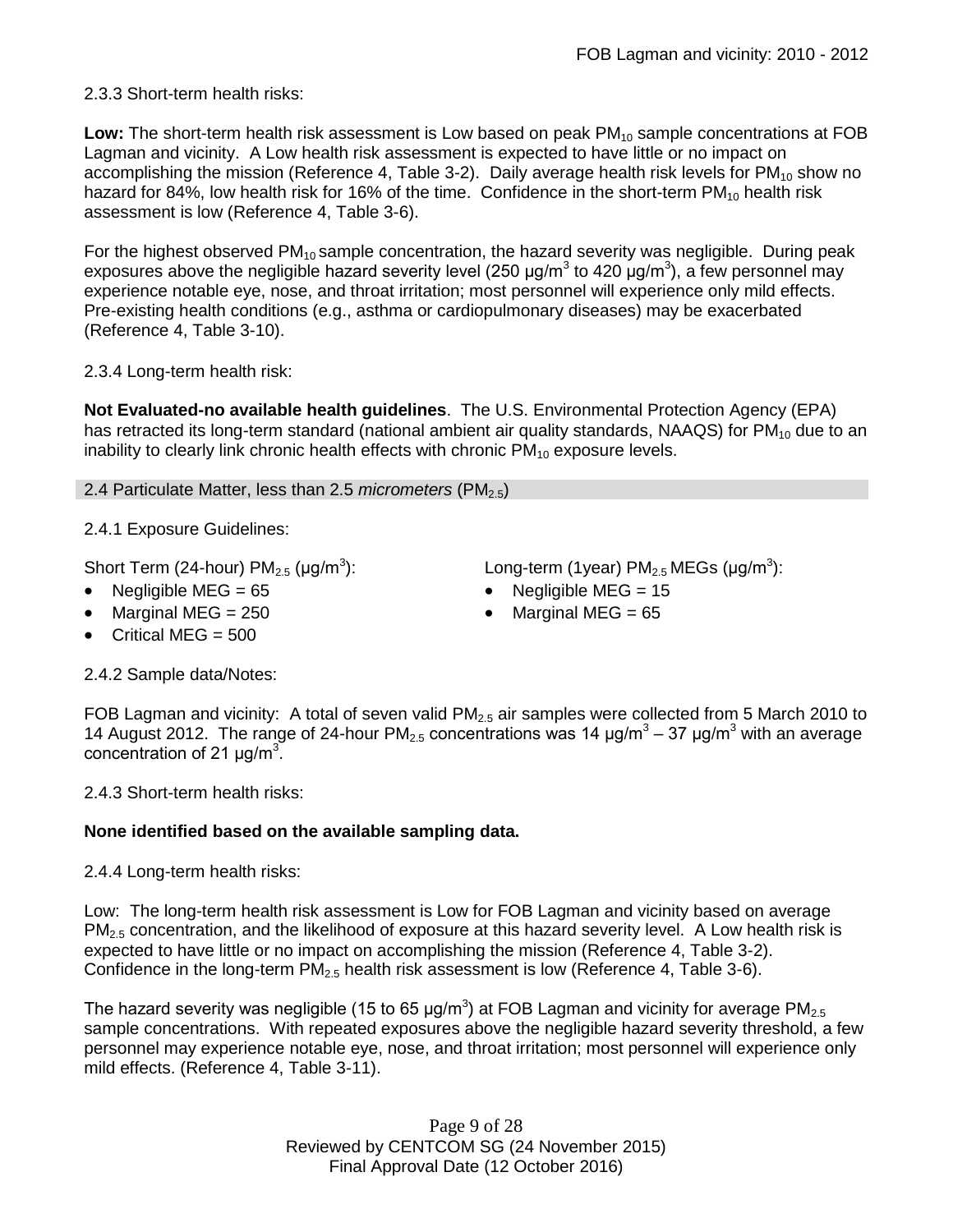### 2.5 Airborne Metals

### 2.5.1 Exposure Guidelines:

None of the detected metal concentrations exceeded the short- or long-term negligible MEGs.

2.5.2 Sample data/Notes:

FOB Apache: A total of two valid  $PM_{10}$  airborne metal samples were collected on 10 October 2011 and 18 July 2012. None of the detected metal concentrations exceeded the short- or long-term MEGs.

FOB Deh Dadi II: A total of nine valid  $PM_{10}$  airborne metal samples were collected from 12 December 2010 to 4 November 2011. None of the detected metal concentrations exceeded the short- or longterm MEGs.

COP Sweeney: A total of seven valid  $PM_{10}$  airborne metal samples were collected from 5 March 2010 to 25 July 2012. None of the detected metal concentrations exceeded the short- or long-term MEGs.

2.5.3 Short- and long-term health risks:

### **None identified based on the available sampling data.**

#### 2.6 Volatile Organic Compounds (VOC)

2.6.1 Exposure Guidelines:

None of the detected VOCs exceeded the short or long-term negligible MEGs.

2.6.2 Sample data/Notes:

FOB Apache: A single valid volatile organic chemical (VOC) air sample was collected on 24 October 2012 at the motor pool entrance. None of the analyzed VOC pollutants were found at concentrations above short or long-term MEGs.

FOB Lagman: A single valid VOC air sample was collected on 18 July 2012. None of the analyzed VOC pollutants were found at concentrations above short or long-term MEGs.

COP Sweeney: A total of six valid volatile organic chemical (VOC) air samples were collected from 8 March 2010 to 25 July 2012. None of the detected metal concentrations exceeded the short- or longterm MEGs. None of the detected VOC concentrations exceeded the short- or long-term MEGs.

2.6.3 Short- and long-term health risks:

**None identified based on the available sampling data.** No parameters exceeded 1-year Negligible MEGs.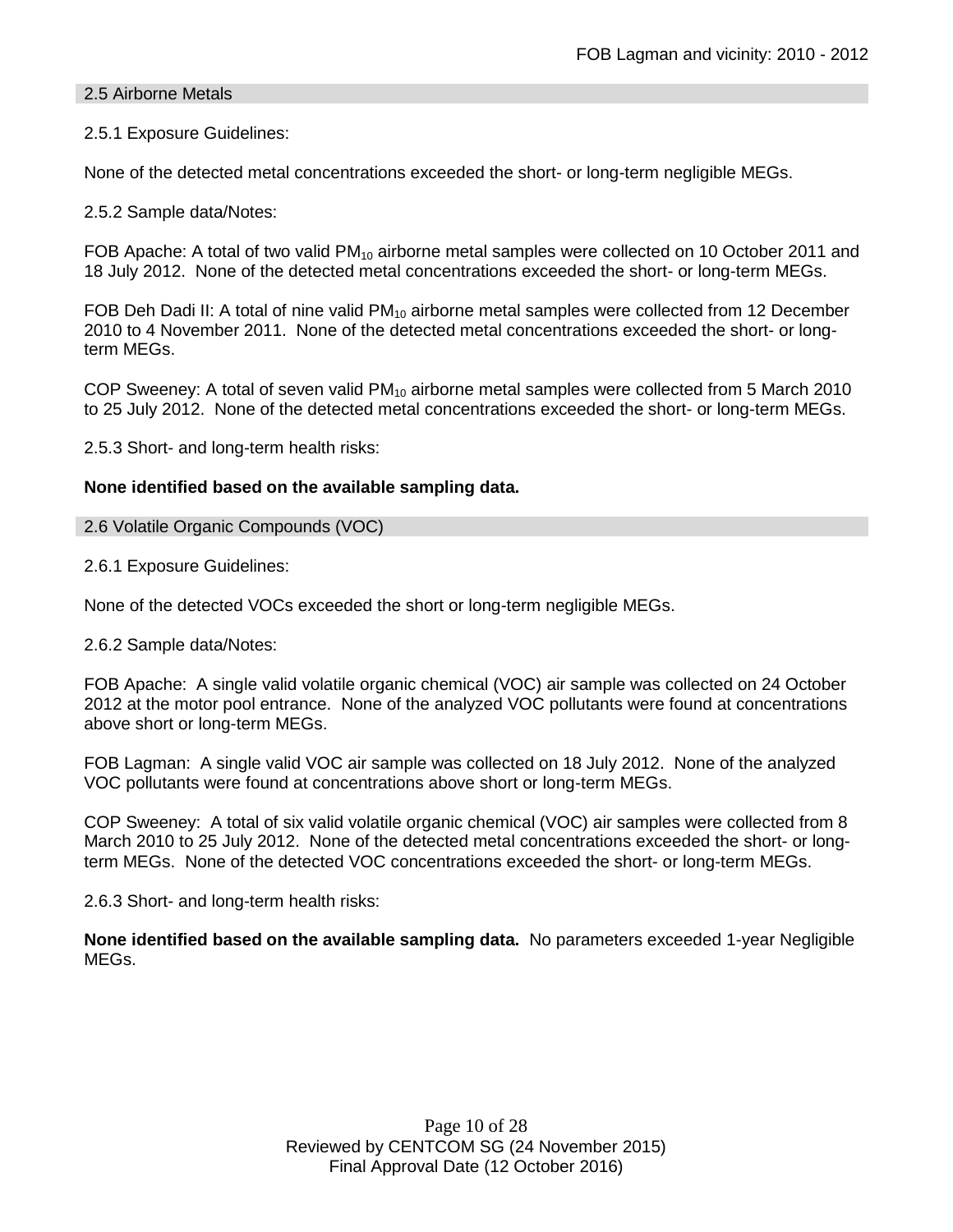## **3 Soil**

### 3.1 Site-Specific Sources Identified

### 3.2 Sample data/Notes:

The primary soil contamination exposure pathways are dermal contact and dust inhalation. Typical parameters analyzed for included semi volatile organic compounds (SVOCs), heavy metals, polychlorinated biphenyls (PCBs), pesticides, and herbicides. If the contaminant was known or suspected, other parameters may have been analyzed for (i.e., total petroleum hydrocarbons (TPH) and polycyclic aromatic hydrocarbons (PAH) near fuel spills). For the risk assessment, personnel are assumed to remain at these locations for 6 months to 1 year.

FOB Apache: A single valid surface soil sample was collected on 4 October 2012 to assess OEH health risk to deployed personnel. The percent of the population exposed to soil and associated dust in the sampled areas was estimated to be 25 to 75%. No chemicals were detected above the 1 year negligible MEG.

FOB Deh Dadi II: A single valid surface soil sample was collected on 4 November 2011 to assess OEH health risk to deployed personnel. The percent of the population exposed to soil and associated dust in the sampled areas was > 75%. No chemicals were detected above the 1 year negligible MEG.

FOB Mizan: A total of three valid surface soil samples were collected on 29 April 2012 to assess OEH health risk to deployed personnel. The percent of the population exposed to soil and associated dust in the sampled areas was  $> 75\%$  for two samples, and 25  $< 75\%$  for one sample. One of these samples was from the burn pit area and will be discussed in section 10.7. No chemicals were detected above the 1 year negligible MEG.

FOB Sweeney: A total of five valid surface soil samples were collected from 9 March 2010 to 26 July 2012 to assess OEH health risk to deployed personnel. The percent of the population exposed to soil and associated dust in the sampled areas was  $> 75\%$  for four samples and  $50 < 75\%$  for one sample. No chemicals were detected above the 1 year negligible MEG.

3.3 Short-term health risk:

**Not an identified source of health risk.** Sampling data for soil were not evaluated for short-term (acute) health risks.

3.4 Long-term health risk:

**None identified based on available sample data.** No parameters in any of the aforementioned samples exceeded 1-year Negligible MEGs.

### **4 Water**

In order to assess the health risk to U.S. personnel from exposure to water in theater, the Army Public Health Center – Provisional (APHC (Prov)) identified the most probable exposure pathways. These are based on the administrative information provided on the field data sheets submitted with the samples taken over the time period being evaluated. Based on the information provided from the field for FOB Apache, FOB Deh Dadi II, FOB Lagman, and FOB Sweeney, all samples for untreated water were associated with source water for treatment and no exposure pathways were associated with those samples. Therefore, untreated samples are not assessed as potential health hazards. It is assumed

Page 11 of 28 Reviewed by CENTCOM SG (24 November 2015) Final Approval Date (12 October 2016)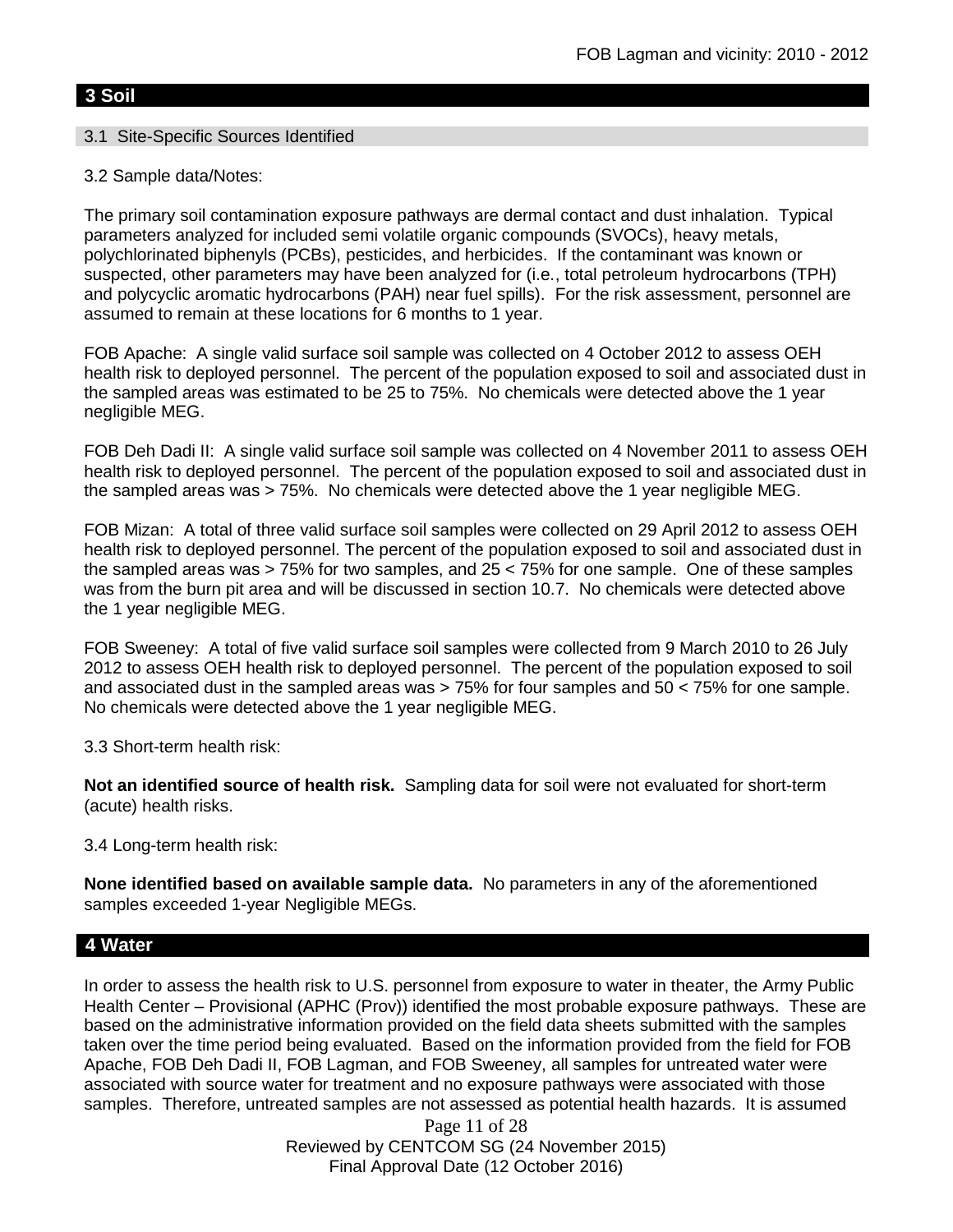that 100% of all U.S. personnel at FOB Lagman and vicinity, will be directly exposed to reverse osmosis water purification unit (ROWPU) treated, disinfected fresh non-potable bulk water, bottled water, and untreated well water since this classification of water is primarily used for personal hygiene, showering, cooking, and for use at vehicle wash racks. The Occupational and Environmental Health Site Assessment (Reference 5) for FOB Mizan indicated that there was no water treatment on the FOB. It was recommended that shower water be chlorinated prior to use. At the time of the OEHSA, water was pumped straight from the wells and not treated prior to use. Bottled water was used for brushing teeth at FOB Mizan. Bottled water was the only approved source of drinking water and is also used for cooking.

#### 4.1 Non-Drinking Water

### 4.2 Site-Specific Sources Identified

Although the primary route of exposure for most microorganisms is ingestion of contaminated water, dermal exposure to some microorganisms, chemicals, and biologicals may also cause adverse health effects. Complete exposure pathways would include drinking, brushing teeth, personal hygiene, cooking, providing medical and dental care using a contaminated water supply or during dermal contact at vehicle or aircraft wash racks.

### 4.2.1 Sample data/Notes:

To assess the potential for adverse health effects to troops the following assumptions were made about dose and duration: All U.S. personnel at this location were expected to remain at this site for approximately 1 year. A conservative (protective) assumption is that personnel routinely consumed less than 5 liters per day (L/day) of non-drinking water for up to 365 days (1-year). It is further assumed that control measures and/or personal protective equipment were not used.

FOB Apache: A single disinfected bulk water (Non-Drinking) sample collected on 18 July 2012 was evaluated for this health risk assessment. No chemicals were detected at levels above the short or long-term MEGs.

FOB Deh Dadi II: A total of six disinfected bulk water (Non-Drinking) samples from 22 November 2010 to 28 August 2012 were evaluated for this health risk assessment. No chemicals were detected at levels above the short or long-term MEGs.

FOB Lagman: A total of two disinfected bulk water (Non-Drinking) samples from 21 May 2011 and 18 July 2012 were evaluated for this health risk assessment. No chemicals were detected at levels above the short or long-term MEGs.

FOB Mizan: A total of three untreated bulk water (Non-Drinking) samples on 10 June 2010 and 29 April 2012 were evaluated for this health risk assessment. No chemicals were detected at levels above the short or long-term MEGs. However, the base camp assessment (Reference 5) had a single sample from the shower that was positive for both total coliforms and for *E. coli* bacteria.

4.2.3 Short and long-term health risks:

**None identified based on available sample data.** All collected samples were below the short and long-term Negligible MEGs.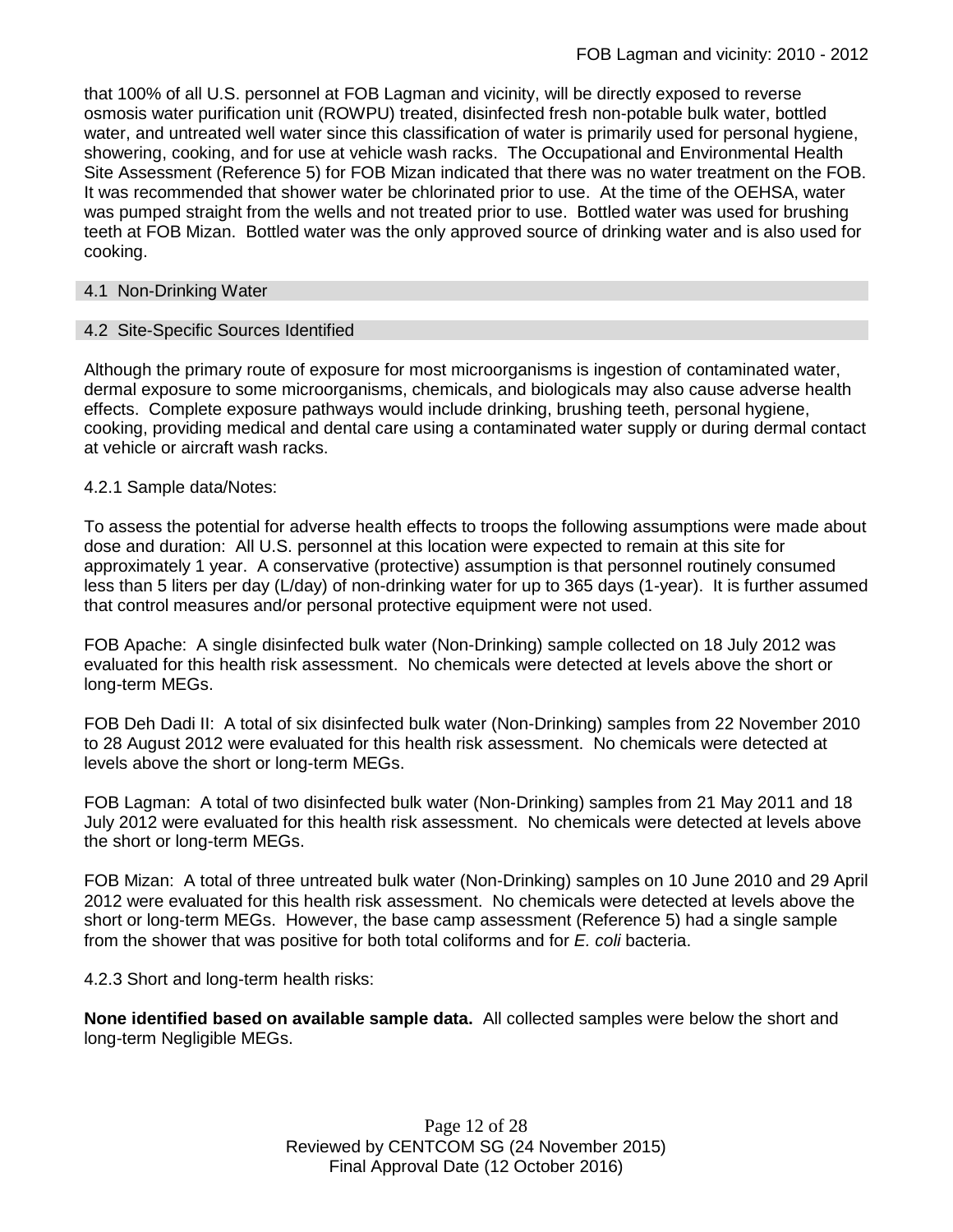## **5 Military Unique**

#### 5.1 Chemical Biological, Radiological Nuclear (CBRN) Weapons

No specific hazard sources were documented in the Defense Occupational and Environmental Health Readiness System (DOEHRS) or the Military Exposure Surveillance Library (MESL) from 01 January 2010 through 31 December 2012 timeframe (References 1 and 6).

#### 5.2 Depleted Uranium (DU)

No specific hazard sources were documented in the DOEHRS or MESL from 01 January 2010 through 31 December 2012 timeframe (References 1 and 6).

#### 5.3 Ionizing Radiation

No specific hazard sources were documented in the DOEHRS or MESL from 01 January 2010 through 31 December 2012 timeframe (References 1 and 6).

#### 5.4 Non-Ionizing Radiation

No specific hazard sources were documented in the DOEHRS or MESL from 01 January 2010 through 31 December 2012 timeframe (References 1 and 6).

#### **6 Endemic Diseases**

This document lists the endemic diseases reported in the region, the specific health risks and severity and general health information about the diseases. CENTCOM Modification (MOD) 12 (Reference 7) lists deployment requirements, to include immunizations and chemoprophylaxis, in effect during the timeframe of this POEMS.

#### 6.1 Food borne and Waterborne Diseases

Food borne and waterborne diseases in the area are transmitted through the consumption of local food and water. Local unapproved food and water sources (including ice) are heavily contaminated with pathogenic bacteria, parasites, and viruses to which most U.S. Service Members have little or no natural immunity. Effective host nation disease surveillance does not exist within the country. Only a small fraction of diseases are identified or reported in host nation personnel. Diarrheal diseases are expected to temporarily incapacitate a very high percentage of U.S. personnel within days if local food, water, or ice is consumed. Hepatitis A and typhoid fever infections typically cause prolonged illness in a smaller percentage of unvaccinated personnel. Vaccinations are required for DOD personnel and contractors. In addition, although not specifically assessed in this document, significant outbreaks of viral gastroenteritis (e.g., norovirus) and food poisoning (e.g., *Bacillus cereus*, *Clostridium perfringens*, *Staphylococcus*) may occur. Key disease risks are summarized below.

Mitigation strategies were in place and included consuming food and water from approved sources, vaccinations (when available), frequent hand washing and general sanitation practices.

#### 6.1.1 Diarrheal diseases (bacteriological)

**High, mitigated to Low**: Diarrheal diseases are expected to temporarily incapacitate a very high percentage of personnel (potentially over 50% per month) within days if local food, water, or ice is consumed. Field conditions (including lack of hand washing and primitive sanitation) may facilitate

> Page 13 of 28 Reviewed by CENTCOM SG (24 November 2015) Final Approval Date (12 October 2016)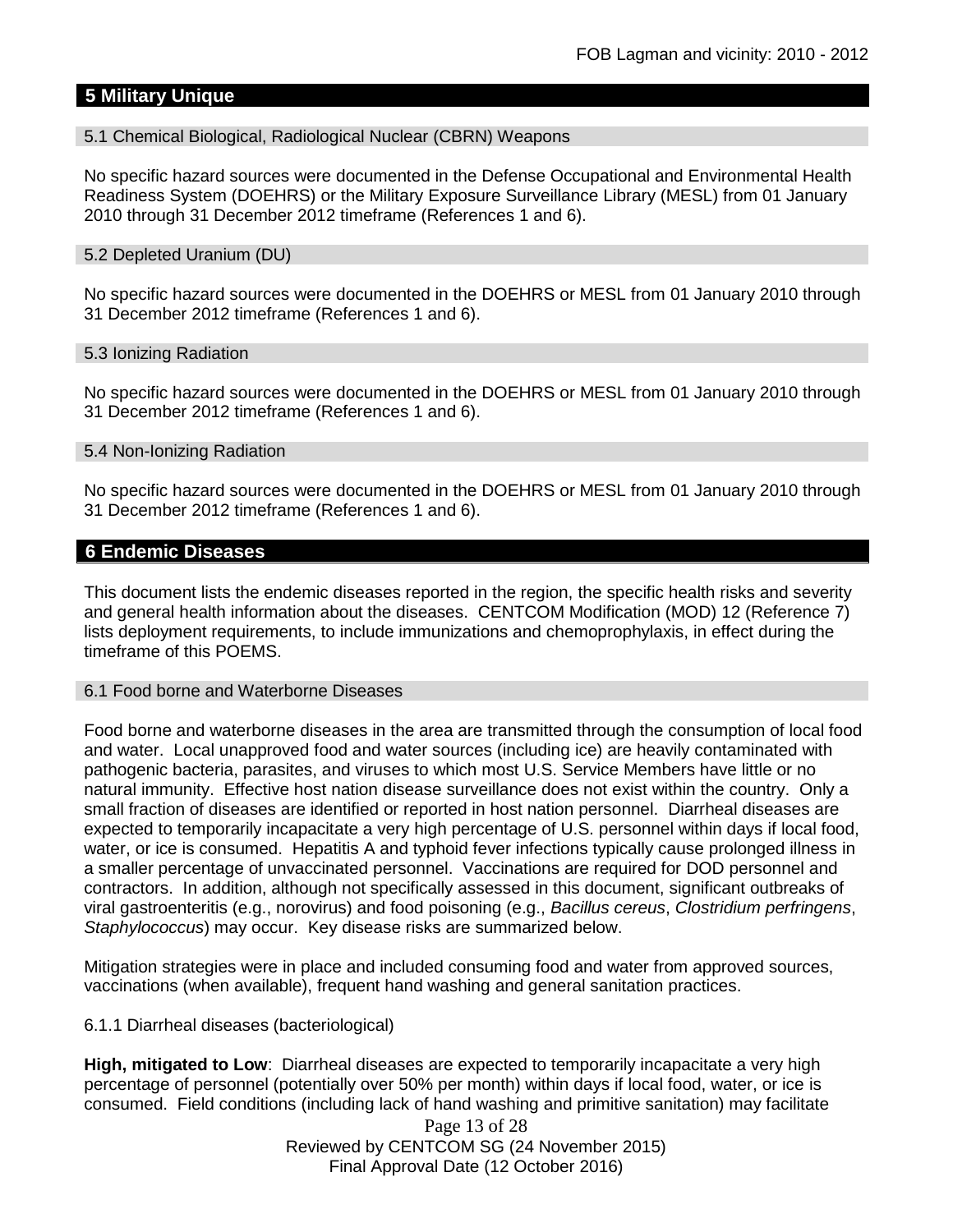person-to-person spread and epidemics. Typically mild disease treated in outpatient setting; recovery and return to duty in less than 72 hours with appropriate therapy. A small proportion of infections may require greater than 72 hours limited duty, or hospitalization.

6.1.2 Hepatitis A, typhoid/paratyphoid fever, and diarrhea-protozoal

**High, mitigated to Low**: Unmitigated health risk to U.S. personnel is high year round for hepatitis A and typhoid/paratyphoid fever, and Moderate for diarrhea-protozoal. Mitigation was in place to reduce the risks to low. Hepatitis A, typhoid/paratyphoid fever, and diarrhea-protozoal disease may cause prolonged illness in a small percentage of personnel (less than 1% per month). Although much rarer, other potential diseases in this area that are also considered a Moderate risk include: hepatitis E, diarrhea-cholera, and brucellosis.

#### 6.1.3 Polio

**Low**: Potential health risk to U.S. personnel is Low. Despite a concerted global eradication campaign, poliovirus continues to affect children and adults in Afghanistan, Pakistan and some African countries. Polio is a highly infectious disease that invades the nervous system. The virus is transmitted by person-to-person, typically by hands, food or water contaminated with fecal matter or through direct contact with the infected person's saliva. An infected person may spread the virus to others immediately before and about 1 to 2 weeks after symptoms appear. The virus can live in an infected person's feces for many weeks. About 90% of people infected have no symptoms, and about 1% have a very severe illness leading to muscle weakness, difficulty breathing, paralysis, and sometimes death. People who do not have symptoms can still pass the virus to others and make them sick.

#### 6.1.4 Short-term Health Risks:

**Low**: The overall unmitigated short-term risk associated with food borne and waterborne diseases are considered High (bacterial diarrhea, hepatitis A, typhoid/paratyphoid fever) to Moderate (diarrheacholera, diarrhea-protozoal, brucellosis) to Low (hepatitis E) to Low (polio) if local food or water is consumed. Preventive Medicine measures reduced the risk to Low. Confidence in the health risk estimate is high.

6.1.5 Long-term Health Risks:

### **None identified based on available data.**

#### 6.2 Arthropod Vector-Borne Diseases

During the warmer months, the climate and ecological habitat support populations of arthropod vectors, including mosquitoes, ticks, mites, and sandflies. Significant disease transmission is sustained countrywide, including urban areas. Malaria, the major vector-borne health risk in Afghanistan, is capable of debilitating a high percentage of personnel for up to a week or more. Mitigation strategies were in place and included proper wear of treated uniforms, application of repellent to exposed skin, and use of bed nets and chemoprophylaxis (when applicable). Additional methods included the use of pesticides, reduction of pest/breeding habitats, and engineering controls.

Trash cans at FOB Mizan were left uncovered providing habitat for rodents, flies, and other insects. A stray dog was also found on the FOB; although no signs of shelter or personnel feeding dog were noted. Drainage on FOB was an issue leaving standing water and wet soil, which could provide breeding grounds for mosquitoes, sand flies and filth flies.

> Page 14 of 28 Reviewed by CENTCOM SG (24 November 2015) Final Approval Date (12 October 2016)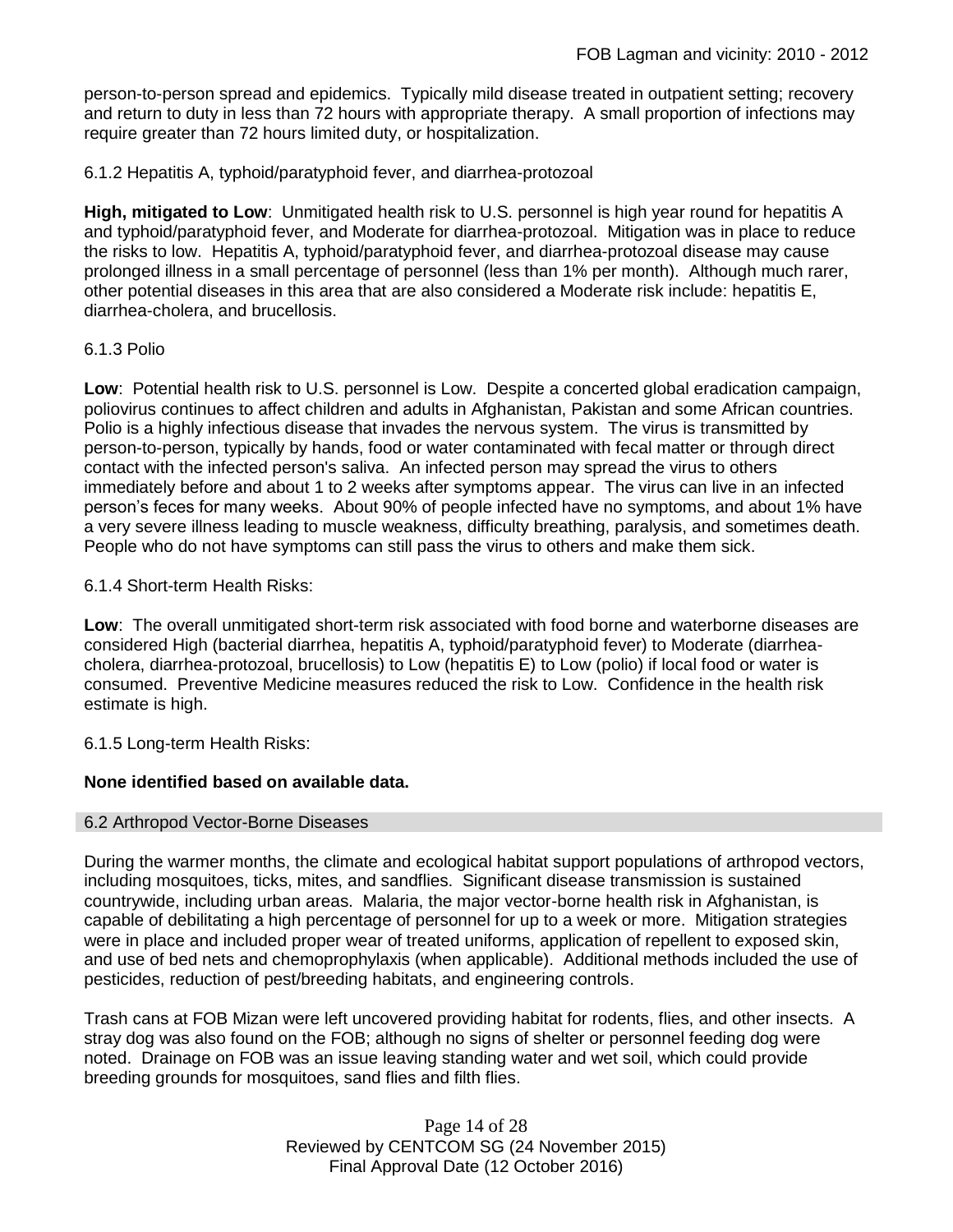### 6.2.1 Malaria

**High, mitigated to Low:** Potential unmitigated risk to U.S. personnel is High during warmer months (typically April through November) but reduced to low with mitigation measures. Malaria incidents are often associated with the presence of agriculture activity, including irrigation systems and standing water, which provide breeding habitats for vectors. A small number of cases may occur among personnel exposed to mosquito (Anopheles spp.) bites. Malaria incidents may cause debilitating febrile illness typically requiring 1 to 7 days of inpatient care, followed by return to duty. Severe cases may require intensive care or prolonged convalescence.

### 6.2.2 Leishmaniasis

**Moderate, mitigated to Low**: The disease risk is Moderate during the warmer months when sandflies are most prevalent, but reduced to low with mitigation measures. Leishmaniasis is transmitted by sand flies. There are two forms of the disease; cutaneous (acute form) and visceral (a more latent form of the disease). The leishmaniasis parasites may survive for years in infected individuals and this infection may go unrecognized by physicians in the U.S. when infections become symptomatic years later. Cutaneous infection is unlikely to be debilitating, though lesions may be disfiguring. Visceral leishmaniasis disease can cause severe febrile illness which typically requires hospitalization with convalescence over 7 days.

### 6.2.3 Crimean-Congo hemorrhagic fever

**Moderate, mitigated to Low**: Unmitigated risk is moderate, but reduced to low with mitigation measures. Crimean-Congo hemorrhagic fever occurs in rare cases (less than 0.1% per month attack rate in indigenous personnel) and is transmitted by tick bites or occupational contact with blood or secretions from infected animals. The disease typically requires intensive care with fatality rates from 5% to 50%.

### 6.2.4 Sandfly fever

**Moderate, mitigated to Low**: Sandfly fever has a Moderate risk with potential disease rates from 1% to 10% per month under worst case conditions. Mitigation measures reduced the risk to low. The disease is transmitted by sandflies and occurs more commonly in children though adults are still at risk. Sandfly fever disease typically resulted in debilitating febrile illness requiring 1 to 7 days of supportive care followed by return to duty.

### 6.2.5 Plague

**Low:** Potential health risk to U.S. personnel is Low year round. Bubonic plague typically occurred as sporadic cases among people who come in contact with wild rodents and their fleas during work, hunting, or camping activities. Outbreaks of human plague are rare and typically occur in crowded urban settings associated with large increases in infected commensal rats (*Rattus rattus*) and their flea populations. Some untreated cases of bubonic plague may develop into secondary pneumonic plague. Respiratory transmission of pneumonic plague is rare but has the potential to cause significant outbreaks. Close contact is usually required for transmission. In situations where respiratory transmission of plague is suspected, weaponized agent must be considered. Extremely rare cases (less than 0.01% per month attack rate) could occur. Incidence could result in potentially severe illness which may require more than 7 days of hospitalization and convalescence.

> Page 15 of 28 Reviewed by CENTCOM SG (24 November 2015) Final Approval Date (12 October 2016)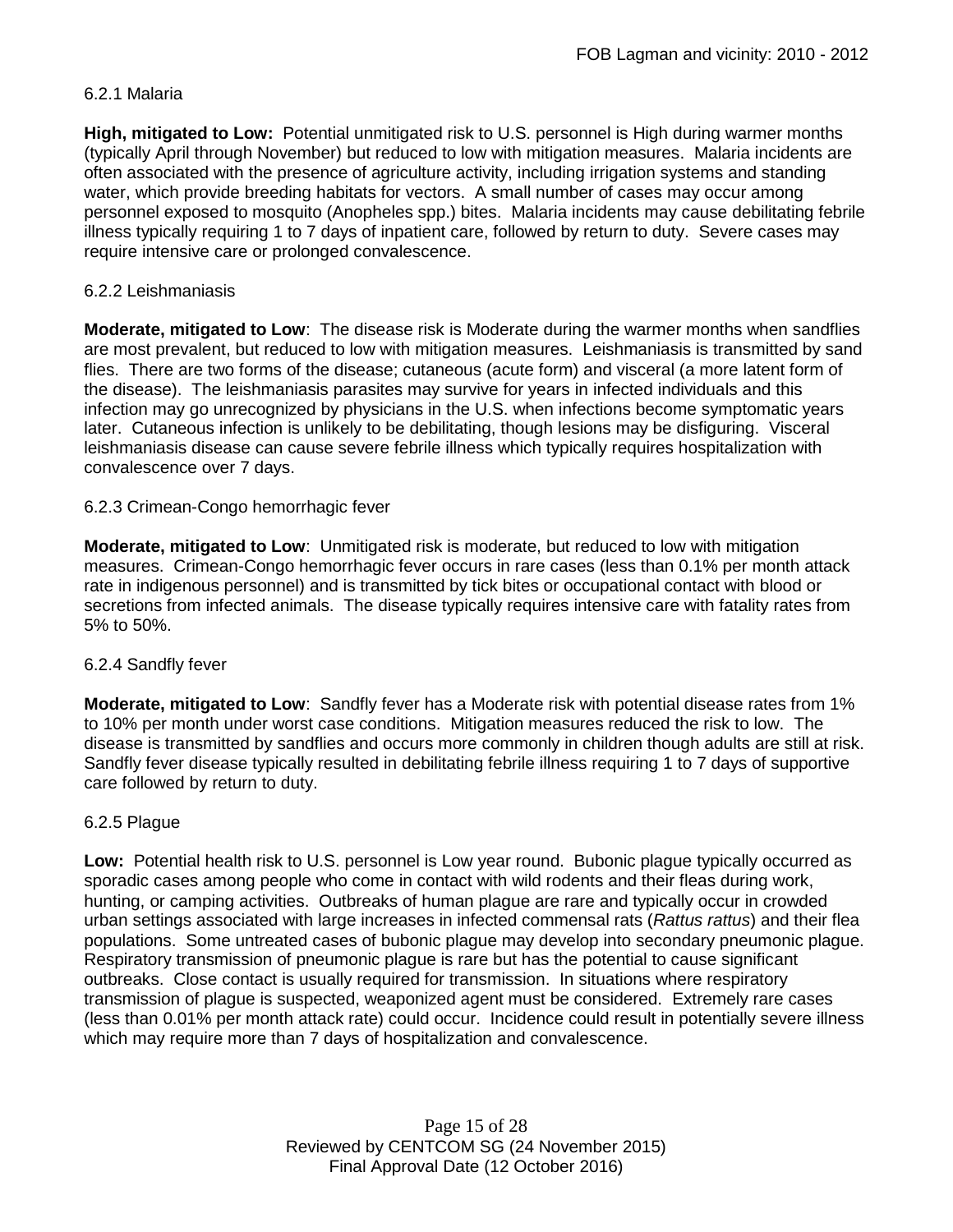### 6.2.6 Typhus-miteborne (scrub typhus**)**

**Moderate, mitigated to Low:** Potential health risk to U.S. personnel is Moderate during warmer months (typically March through November) when vector activity is highest. Mitigation measures reduced the risk to low. Mite-borne typhus is a significant cause of febrile illness in local populations with rural exposures in areas where the disease is endemic. Large outbreaks have occurred when non-indigenous personnel such as military forces enter areas with established local transmission. The disease is transmitted by the larval stage of trombiculid mites (chiggers), which are typically found in areas of grassy or scrubby vegetation, often in areas which have undergone clearing and regrowth. Habitats may include sandy beaches, mountain deserts, cultivated rice fields, and rain forests. Although data are insufficient to assess potential disease rates, attack rates can be very high (over 50%) in groups of personnel exposed to heavily infected "mite islands" in focal areas. The disease can cause debilitating febrile illness typically requiring 1 to 7 days of inpatient care, followed by return to duty.

### 6.2.7 West Nile fever

**Low**: West Nile fever is present. The disease is maintained by the bird population and transmitted to humans via mosquito vector. Typically, infections in young, healthy adults were asymptomatic although fever, headache, tiredness, body aches (occasionally with a skin rash on trunk of body), and swollen lymph glands can occurred. This disease is associated with a low risk estimate.

### 6.2.8 Short -term health risks:

**Low:** The unmitigated health risk estimate is High for malaria (infection rate of less than 1% per month), Moderate for leishmaniasis-cutaneous (acute), Crimean-Congo hemorrhagic fever, sandfly fever, typhus-miteborne; and Low for, the plague and West Nile fever. Health risk is reduced to low by proper wear of the uniform, application of repellent to exposed skin, and appropriate chemoprophylaxis. Confidence in health risk estimate was high.

### 6.2.9 Long-term health risks:

**Low:** The unmitigated risk is moderate for leishmaniasis-visceral (chronic). Risk is reduced to Low by proper wear of the uniform and application of repellent to exposed skin. Confidence in the risk estimate is high.

#### 6.3 Water Contact Diseases

Operations or activities that involve extensive water contact may result in personnel being temporarily debilitated with leptospirosis in some locations. Leptospirosis health risk typically increases during flooding. In addition, although not specifically assessed in this document, bodies of surface water are likely to be contaminated with human and animal waste. Activities such as wading or swimming may result in exposures to enteric diseases such as diarrhea and hepatitis via incidental ingestion of water. Prolonged water contact also may lead to the development of a variety of potentially debilitating skin conditions such as bacterial or fungal dermatitis. Mitigation strategies were in place and included avoiding water contact and recreational water activities, proper wear of uniform (especially footwear), and protective coverings for cuts/abraded skin.

### 6.3.1 Leptospirosis

**Moderate, mitigated to Low**: Human infections occur seasonally (typically April through November) through exposure to water or soil contaminated by infected animals and is associated with wading, and

> Page 16 of 28 Reviewed by CENTCOM SG (24 November 2015) Final Approval Date (12 October 2016)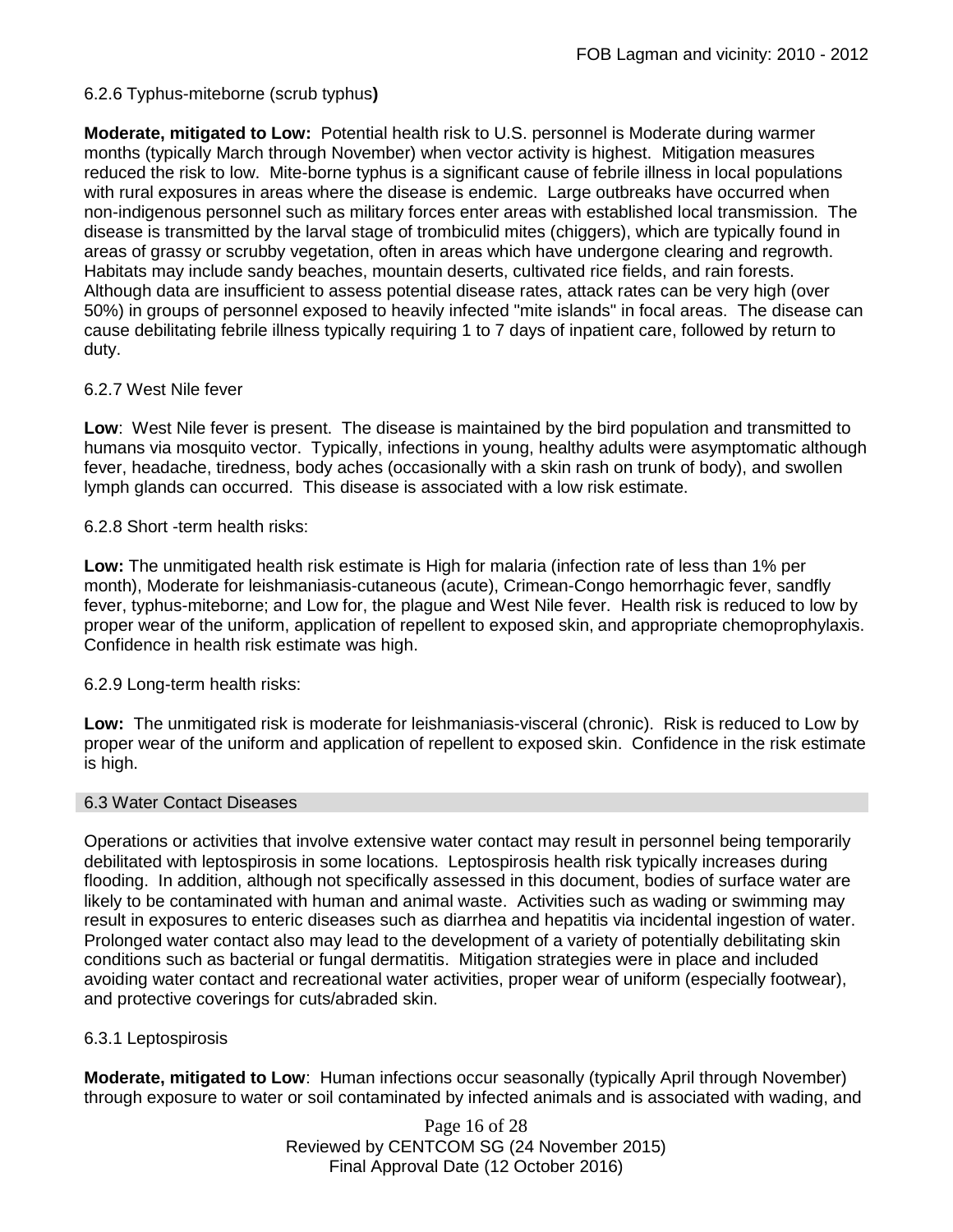swimming in contaminated, untreated open water. The occurrence of flooding after heavy rainfall facilitates the spread of the organism because as water saturates the environment *Leptospira* present in the soil passes directly into surface waters. *Leptospira* can enter the body through cut or abraded skin, mucous membranes, and conjunctivae. Infection may also occur from ingestion of contaminated water. The acute, generalized illness associated with infection may mimic other tropical diseases (for example, dengue fever, malaria, and typhus), and common symptoms include fever, chills, myalgia, nausea, diarrhea, cough, and conjunctival suffusion. Manifestations of severe disease can include jaundice, renal failure, hemorrhage, pneumonitis, and hemodynamic collapse. Recreational activities involving extensive water contact may result in personnel being temporarily debilitated with leptospirosis. Incidence could result in debilitating febrile illness typically requiring 1 to 7 days of inpatient care, followed by return to duty; some cases may require prolonged convalescence. This disease is associated with a Moderate health risk estimate.

### 6.3.2 Short-term health risks:

**Low:** Unmitigated Health risk of leptospirosis is Moderate during warmer months. Mitigation measures reduce the risk to Low. Confidence in the health risk estimate is high.

6.3.3 Long-term health risks:

### **None identified based on available data.**

#### 6.4 Respiratory Diseases

Although not specifically assessed in this document, deployed U.S. forces may be exposed to a wide variety of common respiratory infections in the local population. These include influenza, pertussis, viral upper respiratory infections, viral and bacterial pneumonia, and others. The U.S. military populations living in close-quarter conditions are at risk for substantial person-to-person spread of respiratory pathogens. Influenza is of particular concern because of its ability to debilitate large numbers of unvaccinated personnel for several days. Mitigation strategies were in place and included routine medical screenings, vaccination, enforcing minimum space allocation in housing units, implementing head-to-toe sleeping in crowded housing units, implementation of proper personal protective equipment (PPE) when necessary for healthcare providers and detention facility personnel.

### 6.4.1 Tuberculosis (TB)

**Moderate, mitigated to Low:** Potential health risk to U.S. personnel is Moderate, mitigated to Low, year round. Transmission typically requires close and prolonged contact with an active case of pulmonary or laryngeal TB, although it also can occur with more incidental contact. Individuals with prolonged indoor exposure to the local population are at increased risk for latent TB infection. Additional mitigation included active case isolation in negative pressure rooms, where available.

#### 6.4.2 Meningococcal meningitis

**Low:** Meningococcal meningitis poses a Low risk and is transmitted from person to person through droplets of respiratory or throat secretions. Close and prolonged contact facilitates the spread of this disease. Meningococcal meningitis is potentially a very severe disease typically requiring intensive care; fatalities may occur in 5-15% of cases.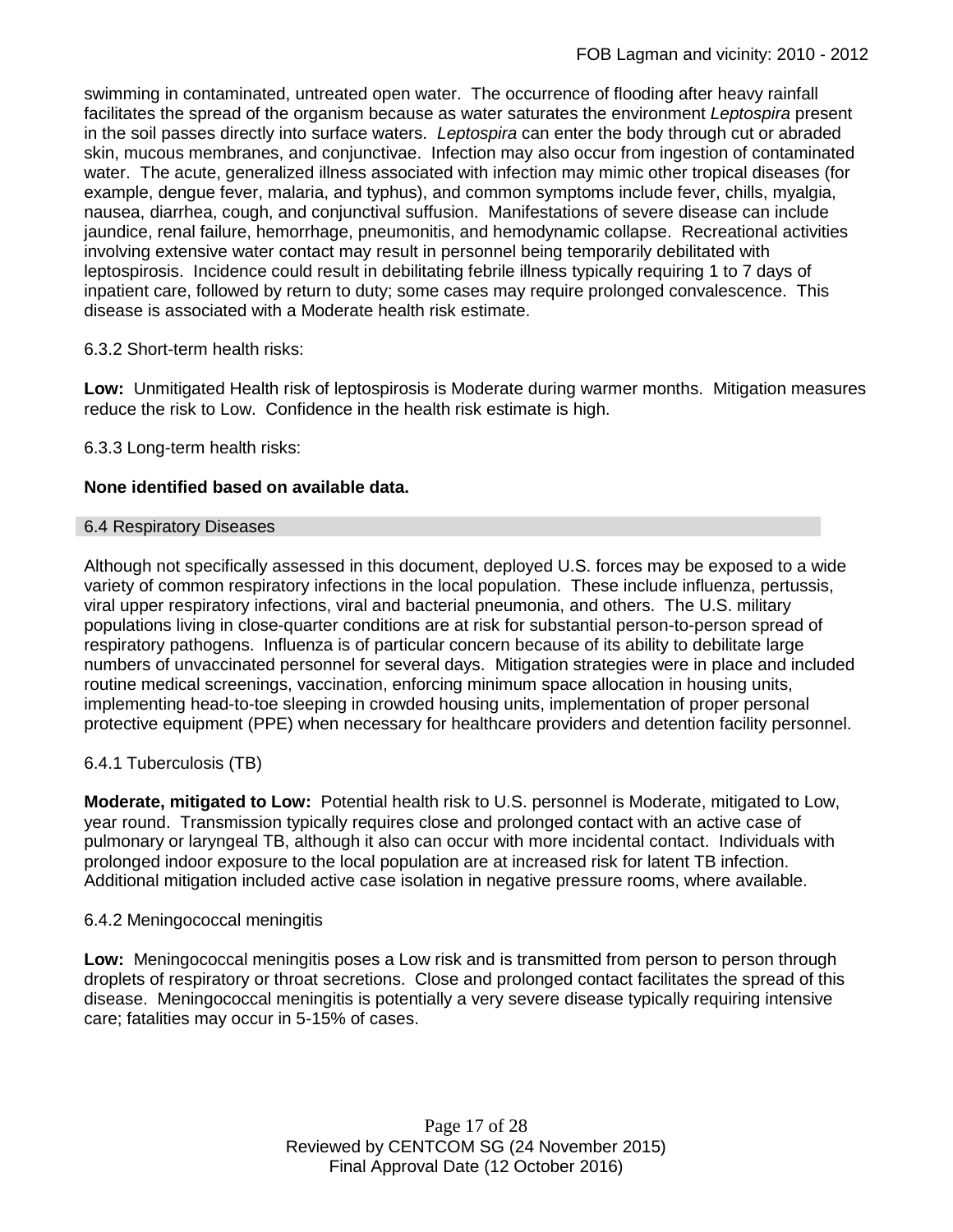### 6.4.3 Short-term health risks:

**Low:** Moderate (TB) to Low (for meningococcal meningitis). Overall risk was reduced to Low with mitigation measures. Confidence in the health risk estimate is high.

6.4.4 Long-term health risks:

**None identified based on available data.** Tuberculosis is evaluated as part of the post deployment health assessment (PDHA). A TB skin test is required post-deployment if potentially exposed and is based upon individual Service policies.

#### 6.5 Animal-Contact Diseases

#### 6.5.1 Rabies

**Moderate, mitigated to Low:** Rabies posed a year-round moderate risk. Occurrence in local animals was well above U.S. levels due to the lack of organized control programs. Dogs are the primary reservoir of rabies in Afghanistan, and a frequent source of human exposure. Rabies is transmitted by exposure to the virus-laden saliva of an infected animal, typically through bites, but could occur from scratches contaminated with the saliva. A U.S. Army Soldier deployed to Afghanistan from May 2010 to May 2011 died of rabies in New York on 31 August 2011 (Reference 8). Laboratory results indicated the Soldier was infected from contact with a dog while deployed. Although the vast majority (>99%) of persons who develop rabies disease will do so within a year after a risk exposure, there have been rare reports of individuals presenting with rabies disease up to six years or more after their last known risk exposure. Mitigation strategies included command emphasis of CENTCOM GO 1B, reduction of animal habitats, active pest management programs, and timely treatment of feral animal scratches/bites.

#### 6.5.2 Anthrax

**Low:** Anthrax cases are rare in indigenous personnel, and pose a Low risk to U.S. personnel. Anthrax is a naturally occurring infection; cutaneous anthrax is transmitted by direct contact with infected animals or carcasses, including hides. Eating undercooked infected meat may result in contracting gastrointestinal anthrax. Pulmonary anthrax is contracted through inhalation of spores and is extremely rare. Mitigation measures included consuming approved food sources, proper food preparation and cooking temperatures, avoidance of animals and farms, dust abatement when working in these areas, vaccinations, and proper PPE for personnel working with animals.

#### 6.5.3 Q-Fever

**Moderate, mitigated to Low:** Potential health risk to U.S. personnel is Moderate, but mitigated to Low, year round. Rare cases are possible among personnel exposed to aerosols from infected animals, with clusters of cases possible in some situations. Significant outbreaks (affecting 1-50%) can occur in personnel with heavy exposure to barnyards or other areas where animals are kept. Unpasteurized milk may also transmit infection. The primary route of exposure is respiratory, with an infectious dose as low as a single organism. Incidence could result in debilitating febrile illness, sometimes presenting as pneumonia, typically requiring 1 to 7 days of inpatient care followed by return to duty. Mitigation strategies in place as listed in paragraph 6.5.2 except for vaccinations.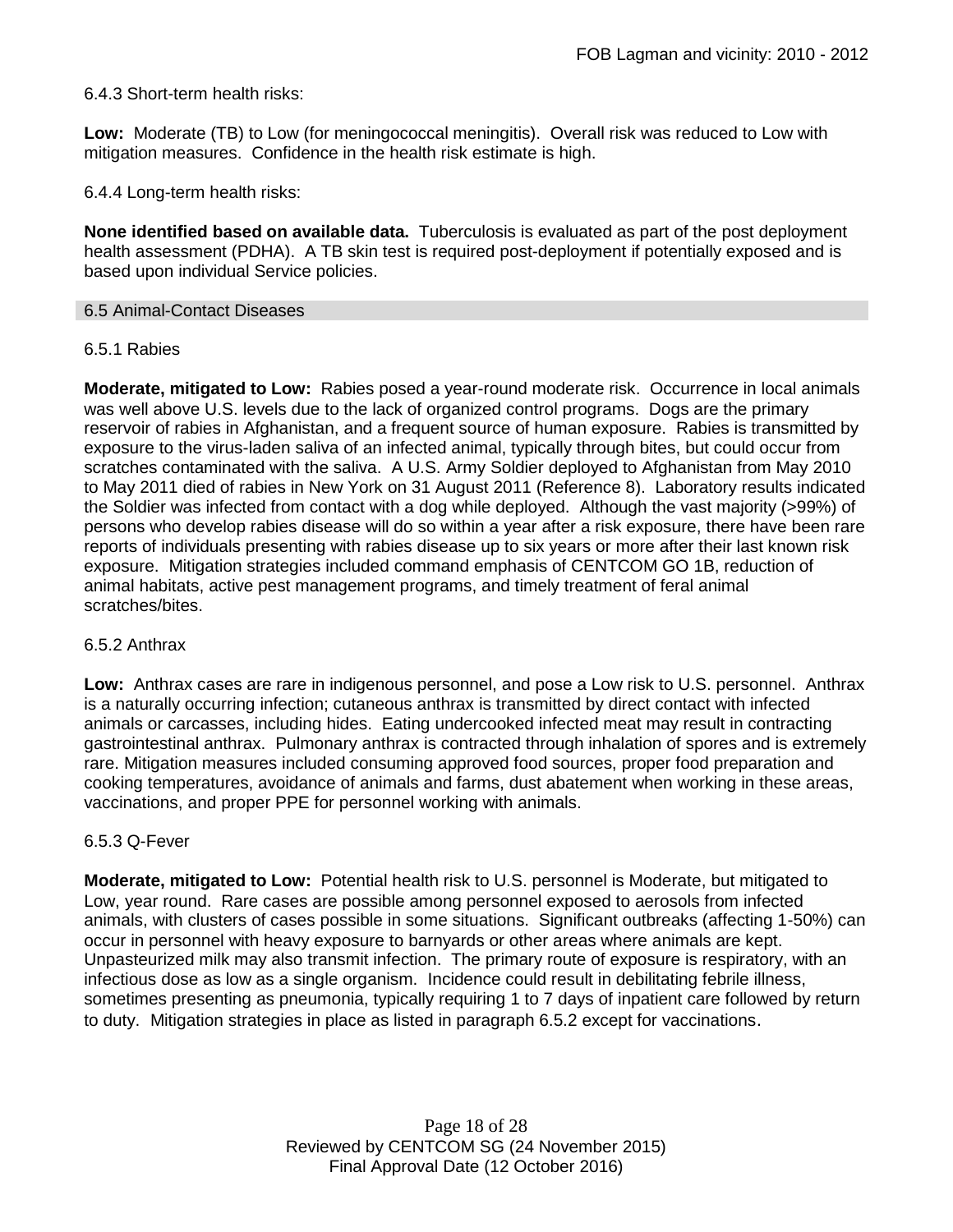### 6.5.4 H5N1 avian influenza

**Low:** Potential health risk to U.S. personnel is Low. Although H5N1 avian influenza (AI) is easily transmitted among birds, bird-to-human transmission is extremely inefficient. Human-to-human transmission appears to be exceedingly rare, even with relatively close contact. Extremely rare cases (less than 0.01% per month attack rate) could occur. Incidence could result in very severe illness with fatality rate higher than 50 percent in symptomatic cases. Mitigation strategies included avoidance of birds/poultry and proper cooking temperatures for poultry products.

### 6.5.5 Short-term health risks:

**Low:** The short-term unmitigated risk is Moderate for rabies, and Q-fever, to Low for anthrax, and H5N1 avian influenza. Mitigation measures reduced the overall risk to Low.Confidence in risk estimate is high.

6.5.6 Long-term health risks:

**Low:** A Low long term risk exists for rabies because, in rare cases, the incubation period for rabies can be several years.

#### **7 Venomous Animal/Insect**

All information was taken directly from the Armed Forces Pest Management Board (Reference 9) and the Clinical Toxinology Resources web site from the University of Adelaide, Australia (Reference 10). The species listed below have home ranges that overlap the location of FOB Lagman and vicinity, and may present a health risk if they are encountered by personnel. See Section 9 for more information about pesticides and pest control measures.

### 7.1 Spiders

 *Latrodectus dahlia* (widow spider): Severe envenoming possible, potentially lethal. However, venom effects are mostly minor and even significant envenoming is unlikely to be lethal.

### 7.2 Scorpions

 *Androctonus amoreuxi* and *Androctonus baluchicus*: Severe envenoming possible, potentially lethal. Severe envenoming may produce direct or indirect cardio toxicity, with cardiac arrhythmias, cardiac failure. Hypovolaemic hypotension possible in severe cases due to fluid loss through vomiting and sweating.

 *Buthacus striffleri*, *Compsobuthus afghanus, Compsobuthus rugosulus, Mesobuthus caucasicus, Mesobuthus eupeus, Mesobuthus macmahoni, Orthochirus afghanus*, *Orthochirus bicolor, Orthochirus danielleae*, *Orthochirus pallidus,* and *Orthochirus scrobiculosus*: There are a number of dangerous Buthid scorpions, but there are also some known to cause minimal effects only. Without clinical data it is unclear where these species fit within that spectrum.

 *Hottentotta alticola*, and *Hottentotta saulcyi*: Moderate envenoming possible but unlikely to prove lethal. Stings by these scorpions are likely to cause only short lived local effects, such as pain, without systemic effects.

> Page 19 of 28 Reviewed by CENTCOM SG (24 November 2015) Final Approval Date (12 October 2016)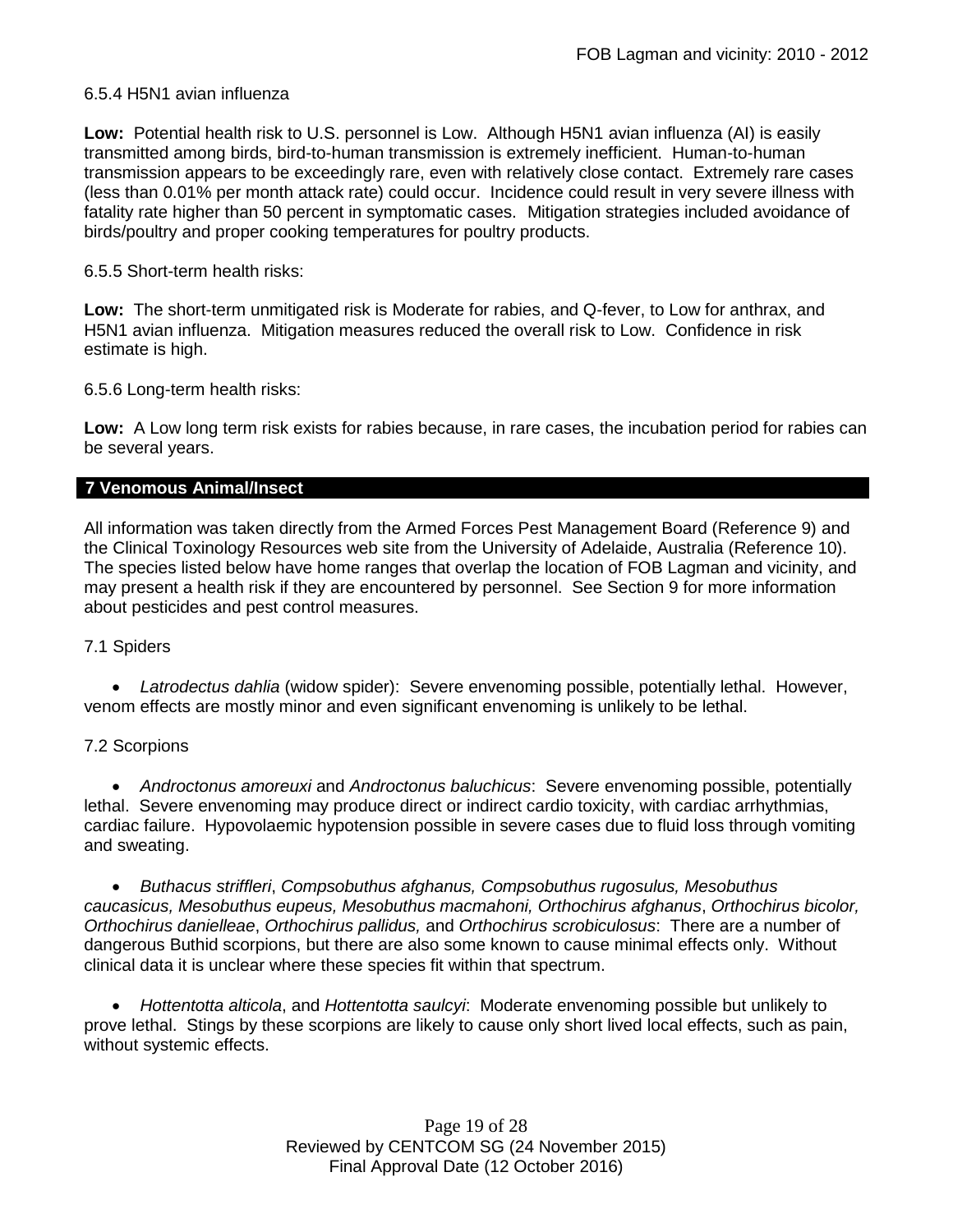## 7.3 Snakes

 *Echis carinatus multisquamatus* (central Asian saw-scaled viper), *Echis carinatus sochureki* (Sochurek's saw-scaled viper), and *Gloydius halys* (Haly's Pit Viper): Severe envenoming possible, potentially lethal. Bites may cause moderate to severe coagulopathy and haemorrhagins causing extensive bleeding.

 *Macrovipera lebetina obtuse* (Levantine Viper): Severe envenoming possible, potentially lethal. Bites may cause mild to severe local effects, shock and coagulopathy.

 *Naja oxiana* (Oxus cobra): Severe envenoming possible, potentially lethal. Bites can cause systemic effects, principally flaccid paralysis.

7.4 Short-term health risk:

**Low:** If encountered, effects of venom vary with species from mild localized swelling (e.g., *Latrodectus dahlia*) to potentially lethal effects (e.g., *Naja oxiana*). See effects of venom above. Mitigation strategies included avoiding contact, proper wear of uniform (especially footwear), and timely medical treatment. Confidence in the health risk estimate is low (Reference 4, Table 3-6).

7.5 Long-term health risk:

### **None identified.**

### **8 Heat/Cold Stress**

#### 8.1 Heat

Summer (June - September) monthly mean daily maximum temperatures range from 88 degrees Fahrenheit (°F) to 99 °F with an average temperature of 95 °F based on historical climatological data from the U.S. Air Force Combat Climatology Center, 14<sup>th</sup> Weather Squadron. The health risk of heat stress/injury based on temperatures alone is Low (< 78 °F) from October - April, high (82-87.9°F) in May, and extremely high ( $\geq 88^{\circ}$ F) from June - September. However, work intensity and clothing/equipment worn pose greater health risk of heat stress/injury than environmental factors alone (Reference 11). Managing risk of hot weather operations included monitoring work/rest periods, proper hydration, and taking individual risk factors (e.g., acclimation, weight, and physical conditioning) into consideration. Risk of heat stress/injury was reduced with preventive measures.

#### 8.1.1 Short-term health risk:

**Low to High, mitigated to Low:** The risk of heat injury was reduced to low through preventive measures such as work/rest cycles, proper hydration and nutrition, and monitoring Wet Bulb Globe Temperature (WBGT). Risk of heat injury may be greater for unacclimatized or susceptible populations (older, previous history of heat injury, poor physical condition, underlying medical/health conditions), and those under operational constraints (equipment, personal protective equipment (PPE), vehicles). Confidence in the health risk estimate is low (Reference 4, Table 3-6).

8.1.2 Long-term health risk:

**Low:** The long-term risk is Low. However, the risk may be greater for certain susceptible persons– those older (i.e., greater than 45 years), in lesser physical shape, or with underlying medical/health conditions. Long-term health implications from heat injuries are rare but may occur, especially from

Page 20 of 28 Reviewed by CENTCOM SG (24 November 2015) Final Approval Date (12 October 2016)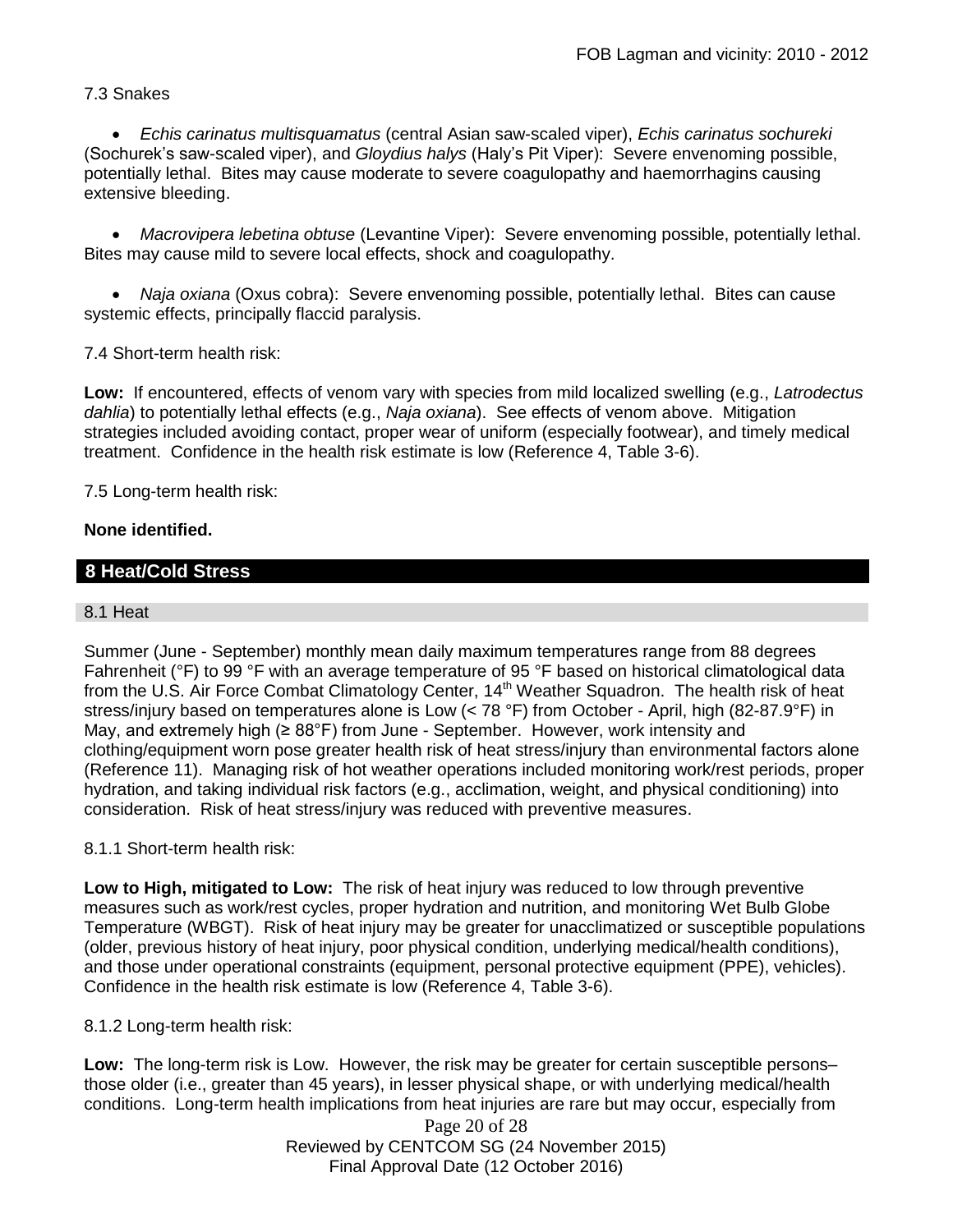more serious injuries such as heat stroke. It is possible that high heat in conjunction with various chemical exposures may increase long-term health risks, though specific scientific evidence is not conclusive. Confidence in these risk estimates is medium (Reference 4, Table 3-6).

#### 8.2 Cold

#### 8.2.1 Short-term health risks:

Winter (December - March) monthly mean daily minimum temperatures range from 22 °F to 37 °F with an average temperature of 28 °F based on historical climatological data from the U.S. Air Force Combat Climatology Center, 14<sup>th</sup> Weather Squadron. Because even on warm days a significant drop in temperature after sunset by as much as 40 °F can occur, there is a risk of cold stress/injury from September – April when monthly mean daily minimum temperatures fall below 50  $\degree$ F. The risk assessment for Non-Freezing Cold Injuries (NFCI), such as chilblain, trench foot, and hypothermia, is Moderate based on historical temperature and precipitation data. The risk of frostbite is Low because average winter minimum temperatures are only slightly below freezing. However, personnel may encounter significantly lower temperatures during field operations at higher altitudes. As with heat stress/injuries, cold stress/injuries are largely dependent on operational and individual factors instead of environmental factors alone (Reference 11).

**Low to Moderate, mitigated to Low:** The risks from cold stress was reduced to Low with protective measures such as use of the buddy system, limiting exposure during cold weather, proper hydration and nutrition, and proper wear of issued protective clothing. Confidence in the health risk estimate is medium.

8.2.2 Long-term health risk:

**Low:** The health risk of cold injury is Low. Confidence in the health risk estimate is medium (Reference 4, Table 3-6).

### **9 Noise**

#### 9.1 Continuous

Documents were searched in the DOEHRS and MESL from 01 January 2010 through 31 December 2012 timeframe for noise verbiage. Potential hazard sources at FOB Apache and FOB Lagman are shown below.

FOB Apache: Noise level surveys from the 2010 OEHSA found generators noise levels as high as 101.3 A-weighted decibels (dBA), and maintenance equipment/air compressors at the motor pool as high as 106.9 dBA (Reference 12). Ear plugs or ear muffs should be worn when working in areas with noise level of 85-108 dBA. Noise hazard areas were not labeled at generators. Noise hazard area was identified in the motor pool, but use of hearing protection was not enforced.

FOB Lagman: The 2011 OEHSA noise level survey found several generators without any barriers or inadequate enclosures to reduce noise level. In addition, there were limited or no noise warning signs. This was noted as a repeat discrepancy (Reference 13).

9.1.1 Short and long-term health risks:

#### **Undetermined**

Page 21 of 28 Reviewed by CENTCOM SG (24 November 2015) Final Approval Date (12 October 2016)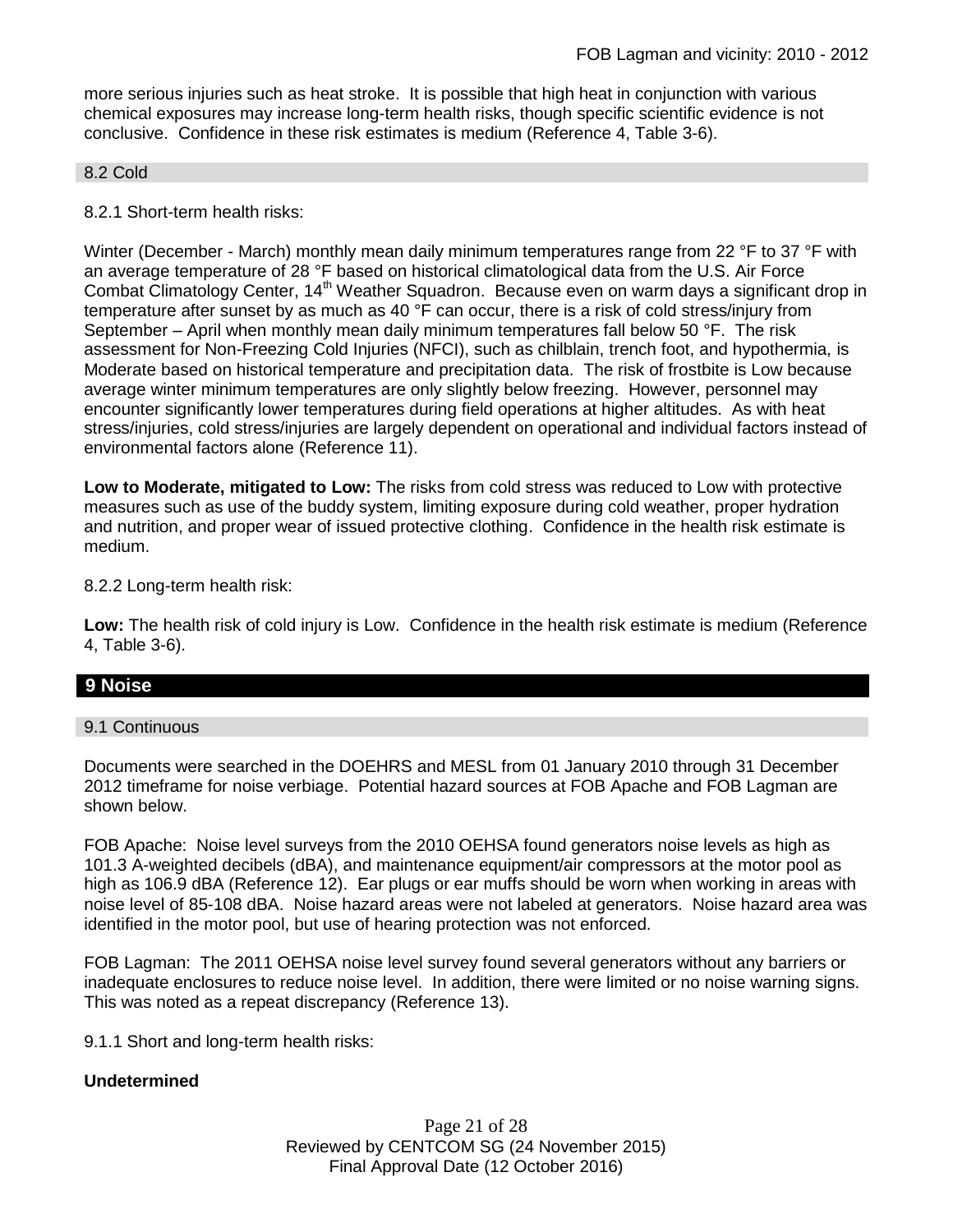#### 9.2 Impulse

No specific hazard sources were documented in the DOEHRS or MESL from 01 January 2010 through 31 December 2012 timeframe.

9.2.1 Short-term and Long-term health risks:

### **Not evaluated**.

### **10 Unique Incidents/Concerns**

#### 10.1 Potential environmental contamination sources

DoD personnel are exposed to various chemical, physical, ergonomic, and biological hazards in the course of performing their mission. These types of hazards depend on the mission of the unit and the operations and tasks which the personnel are required to perform to complete their mission. The health risk associated with these hazards depends on a number of elements including what materials are used, how long the exposure last, what is done to the material, the environment where the task or operation is performed, and what controls are used. The hazards can include exposures to heavy metal particulates (e.g., lead, cadmium, manganese, chromium, and iron oxide), solvents, fuels, oils, and gases (e.g., carbon monoxide, carbon dioxide, oxides of nitrogen, and oxides of sulfur). Most of these exposures occur when performing maintenance task such as painting, grinding, welding, engine repair, or movement through contaminated areas. Exposures to these occupational hazards can occur through inhalation (air), skin contact, or ingestion; however exposures through air are generally associated with the highest health risk.

#### 10.2 Waste Sites/Waste Disposal

FOB Apache: Solid/hazardous waste and wastewater is transported off site daily by a company sub contracted by Dyn-corp (Reference 14).

FOB Deh Dadi II: Solid waste is transported outside the FOB. All medical waste is transferred to Camp Spann for proper disposal. An incinerator is used by the German forces (Reference 15). All wastewater is removed by local contractors.

FOB Lagman: There is no recycling at FOB Lagman; all solid waste is sent to the burn pits (Reference 13).

FOB Mizan: Solid waste is sent to the burn pit. Wastewater disposal consists of soakage pits and drainage ditches. Soakage pits outside of showers and urinals are unable to handle volume resulting in very noticeable sewage smell and yellow staining of ground (Reference 5).

FOB Sweeney: Black and grey water was pumped out of septic tanks twice daily and taken off site for disposal (Reference 16).

10.2.1 Short and long-term health risks:

#### **Undetermined**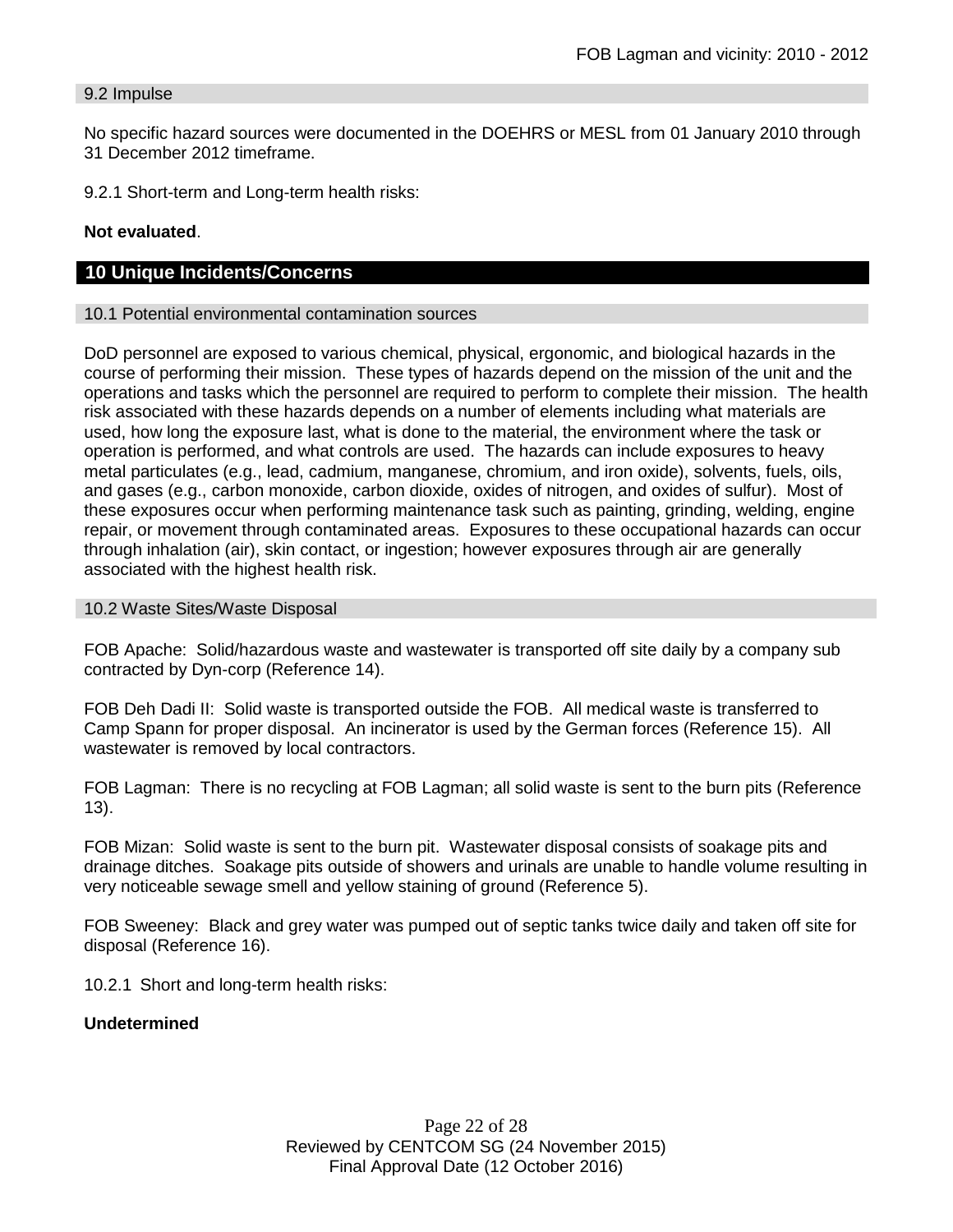### 10.3 Fuel/petroleum products/industrial chemical spills

The DOEHRS and MESL documents were searched for specific hazard sources from 01 January 2010 through 31 December 2012 timeframe. Documented potential; hazards are shown below.

FOB Apache: There was an approximate 150 gallon fuel spill at FOB Apache in January 2010 (Reference 12). FOB Apache recovered and sent the contaminated soil off site for incineration/disposal.

FOB Mizan: Hazardous storage area lacked a secondary containment bladder and the primary containment bladder was ripped allowing spills to penetrate the ground (Reference 5). The Hazardous Waste Accumulation Point (HWAP) did have secondary containment. However, two oil spills were observed outside of containment area where oil drums are pumped by Afghan civilian contractors, and no eyewash or decontamination showers were observed on site. One drum was knocked over leaking antifreeze fluid in the containment area. No spill kit was onsite to resolve the issue.

FOB Sweeney: In September 2009, an estimated 500 - 1,000 gallons of fuel was released from an improperly sealed fuel truck hose (Reference 16). The contaminated soil was dug up and taken to the burn pit for burning. During the OEHSA, it was noted that from 5 – 11 March 2010, small spills were frequent and occur at all fuel points and hazardous material (HAZMAT) areas (Reference 16). No spill/drip pans were in use.

10.3.1 Short-term and Long-term health risks:

### **Not evaluated**.

#### 10.4 Pesticides/Pest Control:

The health risk of exposure to pesticide residues is considered within the framework of typical residential exposure scenarios, based on the types of equipment, techniques, and pesticide products that have been employed, such as enclosed bait stations for rodenticides, various handheld equipment for spot treatments of insecticides and herbicides, and a number of ready-to-use (RTU) methods such as aerosol cans and baits. The control of rodents required the majority of pest management inputs, with the acutely toxic rodenticides staged as solid formulation lethal baits placed in tamper-resistant bait stations indoors and outdoors throughout cantonment areas. Nuisance insects, including biting and stinging insects such as bees, wasps, and ants, also required significant pest management inputs. Use of pesticides targeting against these pests generally involved selection of compounds with low mammalian toxicity and short-term residual using pinpoint rather than broadcast application techniques. No specific hazard sources were documented in DOEHRS or MESL data portal. A total of 45 monthly pesticide application reports in the MESL data portal for FOB Lagman and vicinity (June 2010 to December 2012) list the usage of pesticides on the site. For each pesticide product applied during this period, the EPA approved label has been archived, providing a framework how each pesticide handled and applied (see below).

#### 10.4.1 Rodenticides

Brodifacoum and bromadiolone were used to control rodents.

#### 10.4.2 Insecticides

Insecticides used to control ants, bees, bed bugs, cockroaches, crickets, fleas, flies, mosquitoes, moths, silverfish, scorpions, spiders, termites and wasps include: (s)-methoprene, (z)- 9- tricosene,

> Page 23 of 28 Reviewed by CENTCOM SG (24 November 2015) Final Approval Date (12 October 2016)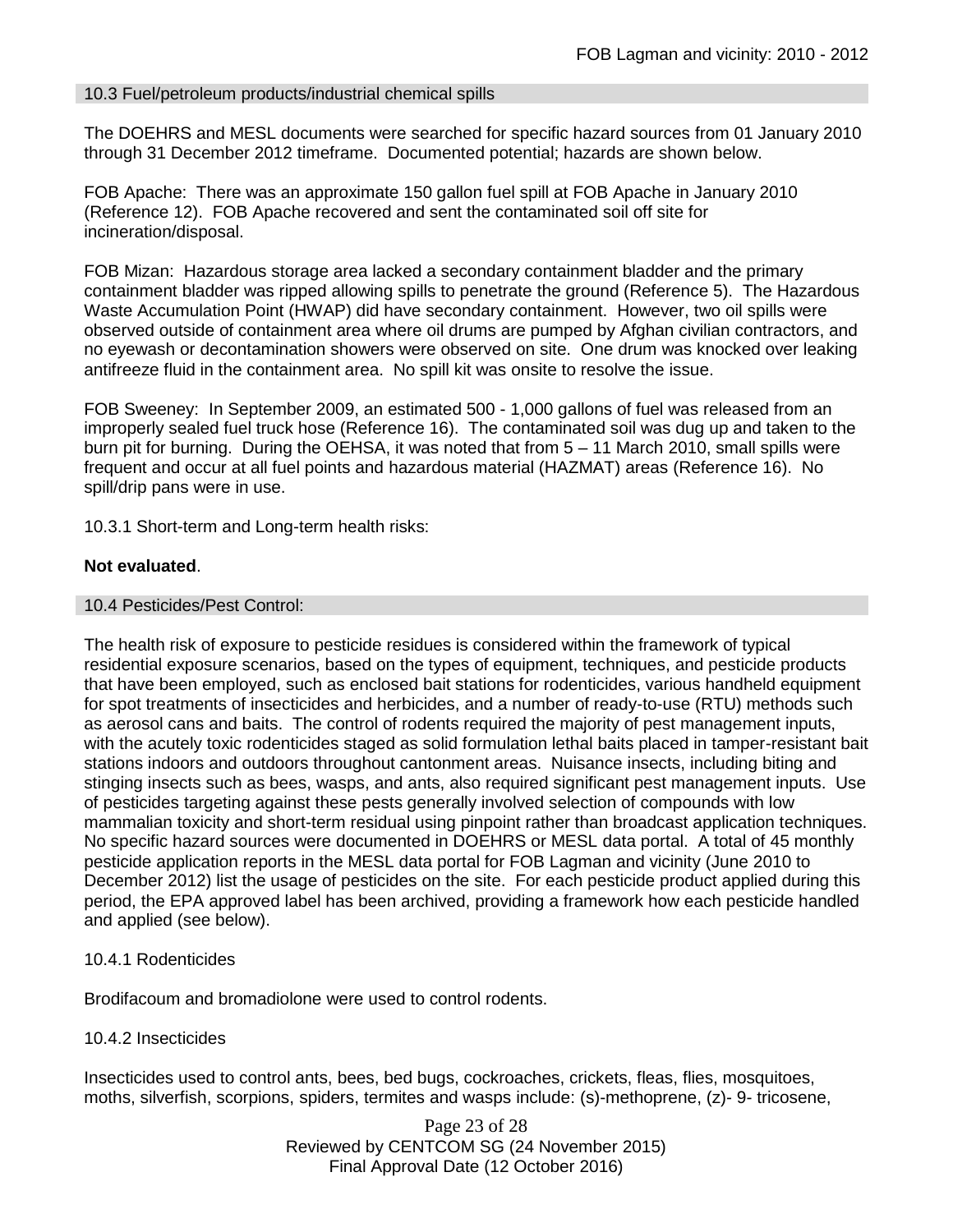Bacillus thuringiensis subspecies israelensis, bromadiolone, deltamethrin, dichlorvos, d-trans allethrin, fipronil, hydramethylnon, imidacloprid, lambda-cyhalothrin, methomyl, nithiazine, phenothrin, piperonyl butoxide, pyrethrins, an ß-cyfluthrin,

10.4.3 Short-term and Long-term health risks

#### **Not evaluated**.

#### 10.5 Asbestos

No specific hazard sources were documented in the DOEHRS or MESL from 01 January 2010 through 31 December 2012 timeframe.

10.5.1 Short-term and Long-term health risks:

### **Not evaluated**

#### 10.6 Lead Based Paint

No specific hazard sources were documented in the DOEHRS or MESL from 01 January 2010 through 31 December 2012 timeframe.

10.6.1 Short-term and Long-term health risks:

### **Not evaluated**

10.7 Burn Pit

No burn pits were located at FOB Apache or FOB Feh Dadi II.

FOB Lagman: Two active burn pits and one closed burn pit (Reference 13) were located at FOB Lagman. Burn pit #1 is closed and has been filled in and covered with loose stone. Burn pit #2 was located approximately 500 meters (m) from living areas. Prevailing winds tend to blow smoke from the pit into the camp. Materials excluded are medical waste, petroleum products, and some scrap metal. However the OEHSA in 2011 (Reference 13) reports that the burn pit smoldered constantly, is poorly maintained and was not monitored for types of materials dumped into the burn pit. This burn pit was supposed to be closed but was still in use as of 20 May 2011. Burn Pit #3 is located approximately 500 m from living areas. Materials excluded are medical waste, some scrap metal, and petroleum products. As with burn pit #2, the burn pit smoldered constantly, was poorly maintained and was not monitored for types of materials dumped into the burn pit.

FOB Mizan: There are two active burn pits (Reference 5). Burn pit #1 was located on the east side of camp (distance to living areas unknown). Trash burning is monitored but not completely burned to ash. No recycling plan is put in place, and what goes into the burn pit is unregulated (metals, tin, barrels and oil drums). Regulated medical waste (RMW) is burned in burn pit #2 located in the southwest corner of the camp and approximately 400 m from living areas(Reference 17). Sharps containers and other RMW are collected and stored until they can be sent to FOB Lagman or Kandahar Air Field for proper disposal (Reference 5).

FOB Sweeney: The single active burn pit was located approximately 450-500 m from base perimeter (Reference 16). Trash is taken to the burn pit at least twice daily. Regulated medical waste and

> Page 24 of 28 Reviewed by CENTCOM SG (24 November 2015) Final Approval Date (12 October 2016)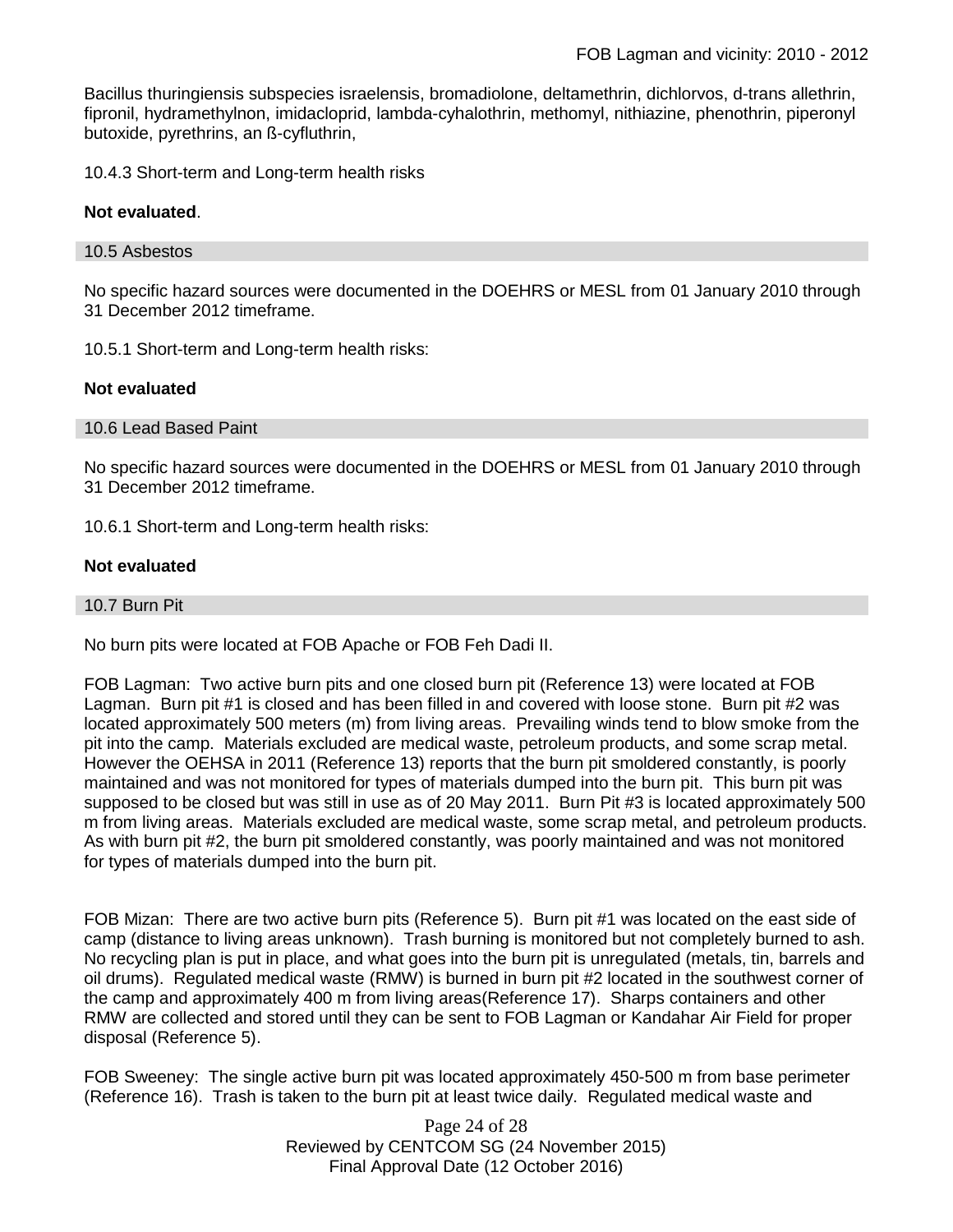HAZMAT are excluded from the burn pit. Metals were noted in the burn pit and at trash collection points.

While not specific to FOB Lagman and vicinity, the consolidated epidemiological and environmental sampling and studies on burn pits that have been conducted as of the date of this publication have been unable to determine whether an association does or does not exist between exposures to emissions from the burn pits and long-term health effects (Reference 18). The Institute of Medicine committee's (Reference 18) review of the literature and the data suggests that service in Iraq or Afghanistan (i.e., a broader consideration of air pollution than exposure only to burn pit emissions) may be associated with long-term health effects, particularly in susceptible (e.g., those who have asthma) or highly exposed subpopulations, such as those who worked at the burn pit. Such health effects would be due mainly to high ambient concentrations of PM from both natural and anthropogenic sources, including military sources. If that broader exposure to air pollution turns out to be relevant, potentially related health effects of concern are respiratory and cardiovascular effects and cancer. Susceptibility to the PM health effects could be exacerbated by other exposures, such as stress, smoking, local climatic conditions, and co-exposures to other chemicals that affect the same biologic or chemical processes. Individually, the chemicals measured at burn pit sites in the study were generally below concentrations of health concern for general populations in the United States. However, the possibility of exposure to mixtures of the chemicals raises the potential for health outcomes associated with cumulative exposure to combinations of the constituents of burn pit emissions and emissions from other sources.

## **10.7.1 Soil**

10.7.1.1 Sample data/Notes:

The primary soil contamination exposure pathways are dermal contact and dust inhalation. Typical parameters analyzed for included SVOCs, heavy metals, PCBs, pesticides, herbicides. If the contaminant was known or suspected, other parameters may have been analyzed for (i.e. total petroleum hydrocarbons (TPH) and polycyclic aromatic hydrocarbons (PAH) near fuel spills). For the risk assessment, personnel are assumed to remain at these locations for 6 months to 1 year.

FOB Mizan: A single valid surface soil sample was collected adjacent to the burn pit on 29 April 2012 to assess OEH health risk to deployed personnel. The percent of the population exposed to soil and associated dust in the sampled areas was > 75% for this sample.

### 10.7.1.2 Short-term health risk:

**Not an identified source of health risk.** Sampling data for soil were not evaluated for short-term (acute) health risks.

10.7.1.3 Long-term health risk:

**None identified based on available sample data.** No parameters exceeded 1-year Negligible MEGs.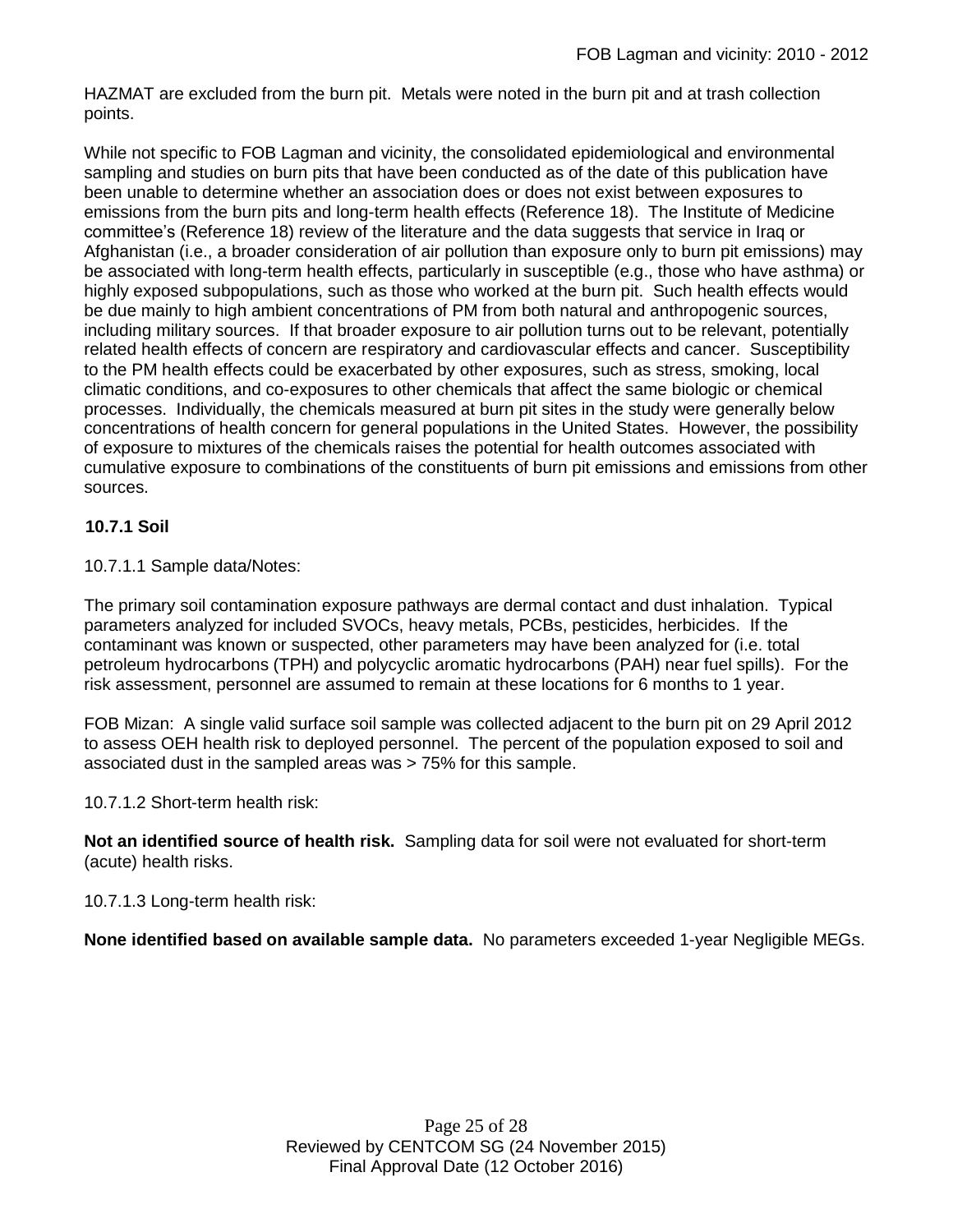## **11 References<sup>1</sup>**

 $\overline{a}$ 

- 1. Defense Occupational and Environmental Health Readiness System (referred to as the DOEHRS-EH database) at https://doehrs-ih.csd.disa.mil/Doehrs/. Department of Defense (DoD) Instruction 6490.03, *Deployment Health*, 2006.
- 2. DoDI 6055.05, Occupational and Environmental Health, 2008.
- 3. Joint Staff Memorandum (MCM) 0017-12, Procedures for Deployment Health Surveillance, 2012.
- 4. USAPHC TG230, June 2013 Revision.
- 5. Base Camp Assessment of FOB Mizan, Afghanistan. 792<sup>nd</sup> Preventive Medical Detachment. Task Force Medical South, Afghanistan, April 2012.
- 6. DoD MESL Data Portal: https://mesl.apgea.army.mil/mesl/.Some of the data and reports used may be classified or otherwise have some restricted distribution.
- 7. Modification 12 to United States Central Command Individual Protection and Individual Unit Deployment Policy, 02 December 2013.
- 8. CDC. 2012. Morbidity and Mortality Weekly Report. Imported Human Rabies in a U.S. Army Soldier. May 4, 2012. 61(17); 302-305.
- 9. Armed Forces Pest Management Board: [http://www.afpmb.org/content/venomous-animals](http://www.afpmb.org/content/venomous-animals-country#Afghanistan)[country#Afghanistan.](http://www.afpmb.org/content/venomous-animals-country#Afghanistan) U.S. Army Garrison - Forest Glen, Silver Spring, MD.
- 10. Clinical Toxinology Resources: [http://www.toxinology.com/.](http://www.toxinology.com/) University of Adelaide, Australia.
- 11. Goldman RF. 2001. Introduction to heat-related problems in military operations. *In*: Textbook of military medicine: medical aspects of harsh environments Vol. 1, Pandolf KB, and Burr RE (Eds.), Office of the Surgeon General, Department of the Army, Washington DC.
- 12. Occupational & Environmental Health Site Assessment, FOB Apache, Afghanistan, 180<sup>th</sup> Medical Detachment, Afghanistan, February 2010.
- 13. Occupational & Environmental Health Site Assessment Survey Report, FOB Lagman, Afghanistan. 5<sup>th</sup> Preventive Medical Detachment, Afghanistan, May 2011.

 $1$  NOTE The data are currently assessed using the 2013 TG230. The general method involves an initial review of the data which eliminates all chemical substances not detected above 1-yr negligible MEGs. Those substances screened out are not considered acute or chronic health hazards so are not assessed further. For remaining substances, acute and chronic health effects are evaluated separately for air water (soil is only evaluated for long term risk). This is performed by deriving separate short-term and long term population exposure level and estimates (referred to as population exposure point concentrations (PEPC)) that are compared to MEGs derived for similar exposure durations. If less than or equal to negligible MEG the risk is Low. If levels are higher than negligible then there is a chemical-specific toxicity and exposure evaluation by appropriate SMEs, which includes comparison to any available marginal, critical or catastrophic MEGs. For drinking water 15 L/day MEGs are used for the screening while site specific 5-15 L/day are used for more detailed assessment. For nondrinking water (such as that used for personal hygiene or cooking) the 'consumption rate' is limited to 2 L/day (similar to the EPA) which is derived by multiplying the 5 L/day MEG by a factor of 2.5. This value is used to conservatively assess non drinking uses of water.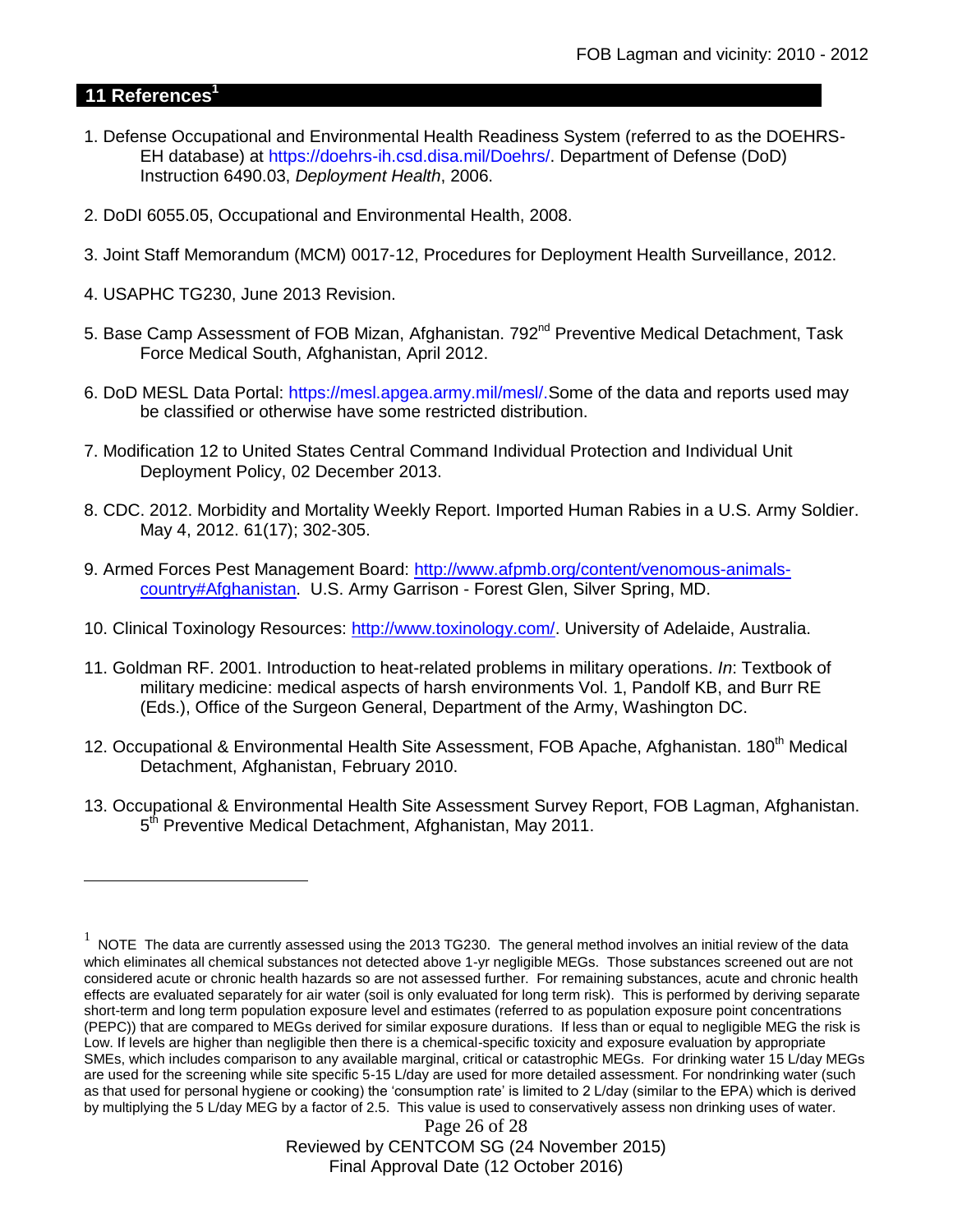- 14. Occupational & Environmental Health Site Assessment Survey Report, FOB Apache, Afghanistan. 5<sup>th</sup> Preventive Medical Detachment, Afghanistan, June 2011.
- 15. Occupational & Environmental Health Site Assessment, FOB Deh Dadi II, Afghanistan. 1437<sup>th</sup> Medical Detachment, Afghanistan, January 2012.
- 16. Occupational & Environmental Health Site Assessment, FOB Sweeney, Afghanistan. 180<sup>th</sup> Medical Detachment, Afghanistan, January 2010.
- 17. Occupational & Environmental Health Site Assessment Survey Report, FOB Mizan, Afghanistan. 5<sup>th</sup> Preventive Medical Detachment, Afghanistan, June 2011.
- 18. IOM (Institute of Medicine). 2011*.* Long-term health consequences of exposure to burn pits in Iraq and Afghanistan*.* Washington, DC: The National Academies Press.